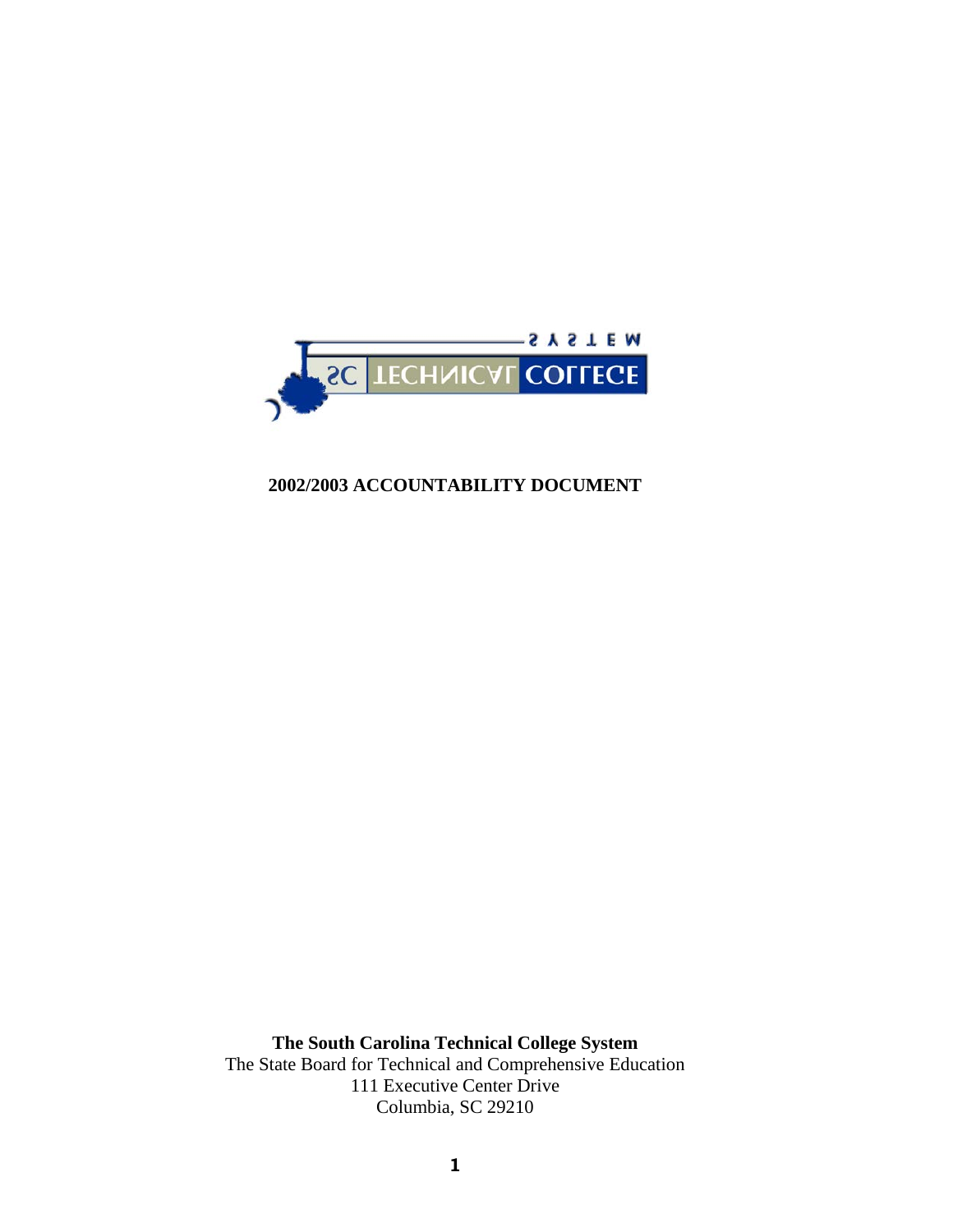# **Table of Contents**

| <b>Title</b>                          | <b>Page Number</b> |
|---------------------------------------|--------------------|
| <b>Section One: Executive Summary</b> |                    |
| <b>Section Two: Business Overview</b> | 9                  |
| Section Three: Elements of Baldrige   |                    |
| Category $1 -$ Leadership             | 13                 |
| Category 2 – Strategic Planning       | 16                 |
| Category $3$ – Customer Focus         | 19                 |
| Category $4$ – Information & Analysis | 21                 |
| Category 5 – Human Resource Focus     | 23                 |
| Category 6 – Process Management       | 27                 |
| Category 7 – Business Results         | 29                 |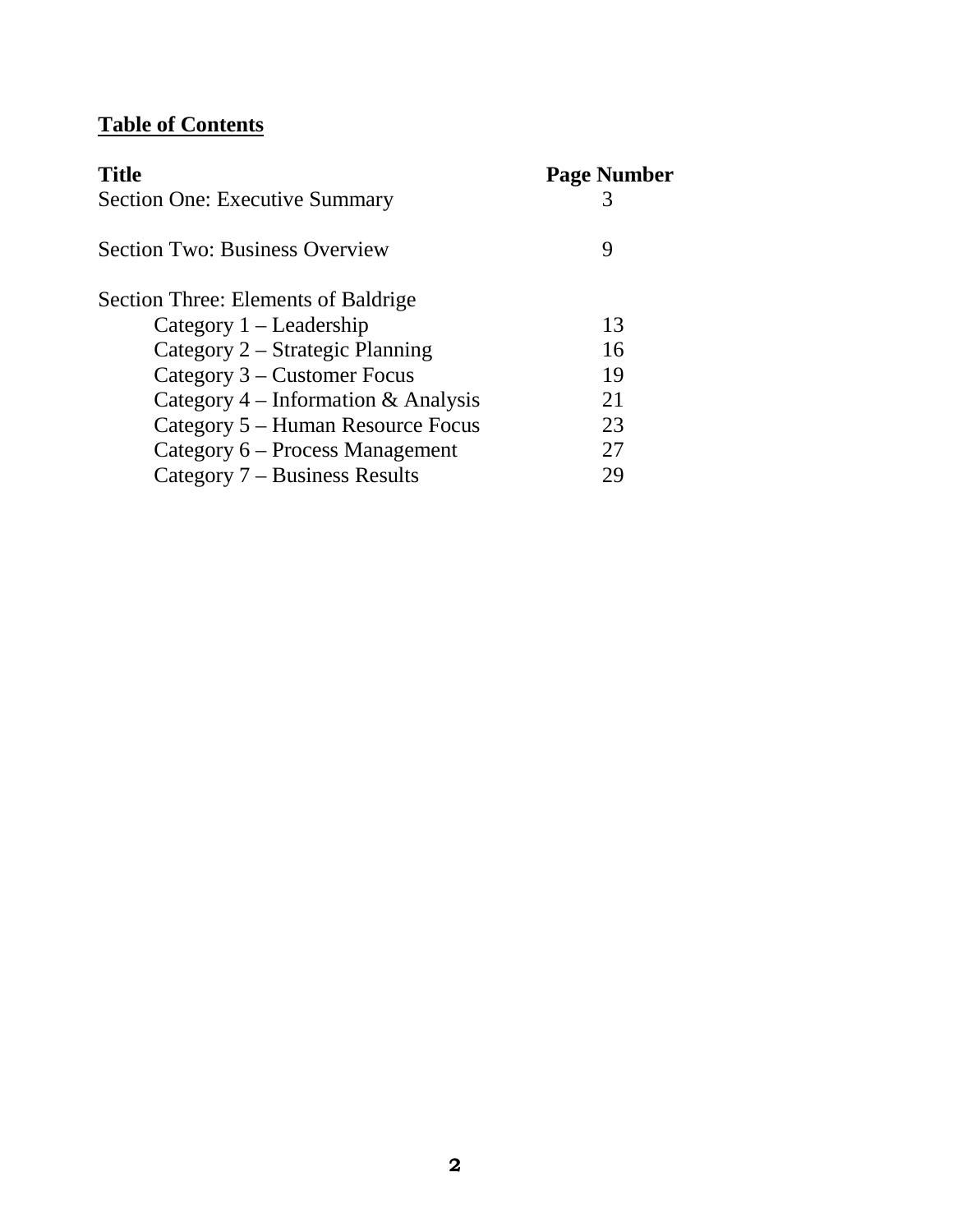# **Section 1 – Executive Summary**

#### **SC Technical College System, System Office Vision, Mission and Values:**

The System Office's Vision Statement is the guiding principle behind the support and collaboration of the System Office and its partners. The Mission Statement ensures that our actions are in harmony with the System's original enabling legislation.

#### **Vision**

The System Office of the State Board for Technical and Comprehensive Education is to be a cohesive and innovative organization that helps the South Carolina Technical College System to lead the nation in technical education and training.

#### **Mission**

The System Office of the State Board for Technical and Comprehensive Education provides leadership, services, accountability and coordination of resources in support of the education and training goals of the South Carolina Technical College System essential for the human resources development and the ultimate economic development of South Carolina.

#### **Values**

The System Office values include: Integrity, Teamwork, Diversity, Commitment to Excellence, and Service.

## **Key Strategic Goals:**

The South Carolina Technical College System's continual trend of success substantiates the premise that the educational and training opportunities provided by the System's sixteen colleges have contributed greatly to supporting South Carolina's economy. Each and every technical college has become a central partner within their community by supporting new industries and providing top quality educational opportunities to local residents. There are six goals that guide the System in the achievement of its mission:

- Ensure excellence and value by providing high quality, relevant programs and services to all customers.
- Achieve greater efficiency and effectiveness in fulfilling the System's mission through coordinated college and state-level leadership.
- Develop a world-class workforce to fulfill the demands of an evolving and diversified state economy.
- Provide responsible and flexible access to education, training and retraining through distance learning technology.
- Acquire the financial and infrastructure resources necessary to achieve the Technical College System's mission.
- Demonstrate accountability for achieving the System mission.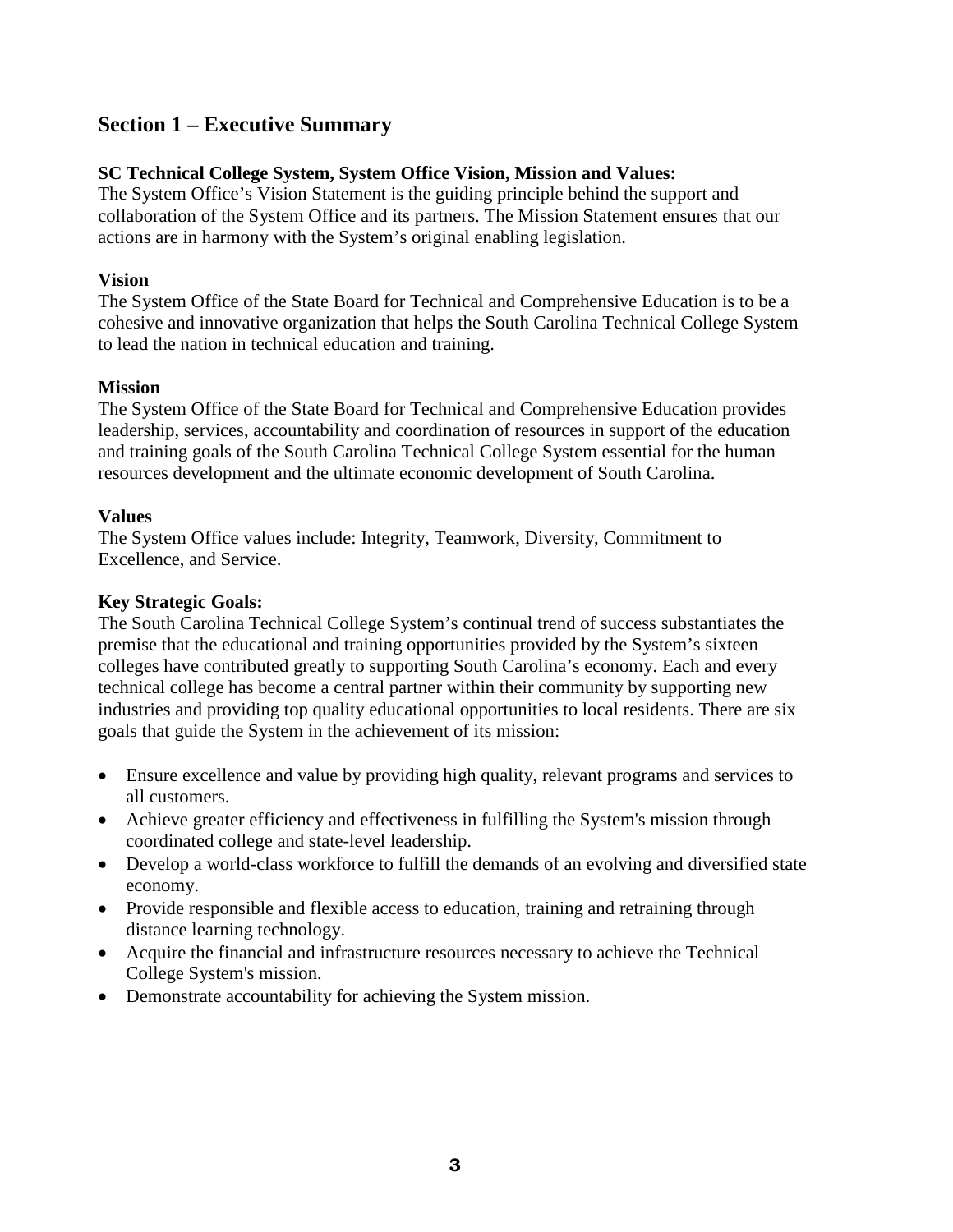#### **Opportunities and Barriers:**

#### *Higher Education Funding:*

The funding request to support the following SC Technical College System initiatives for fiscal year 2004-2005 has been adjusted to conform to the limited request for higher education funding proposed by the staff of the Commission on Higher Education.

The System has identified new opportunities to ensure that available funding is leveraged efficiently. The following represent refocusing initiatives that are part of the overall system objectives for FY 03-04 and FY 04/05:

- Enhancing the coordination of continuing education with the Center for Accelerated Technology Training to improve delivery of pre-employment workforce training for industries that create new jobs in South Carolina.
- Focusing on the needs of small businesses by partnering with the SC Chamber of Commerce and the SC Small Business Chamber to identify needs and promote educational opportunities.
- Partnering with the SC Department of Education to develop strategies that will help reduce the current dropout rate, provide a consistent process for dual enrollment that will encourage students to earn college credit while still in high school, and target the education needs of the more than 600,000 state residents who do not have basic education and skills.
- Partnering with Colleges and Universities to enhance articulation agreements while providing low cost, flexible access to higher education for students who begin college close to home and then transfer to a senior institution.

#### *Equipment and Technology Deficiency:*

The Technical College System has critical needs for training equipment and infrastructure that are essential to supporting the System's mission of meeting the workforce needs of business and industry in South Carolina. In the types of high-tech businesses and industries targeted by South Carolina, job skills shift every six to nine months due to advancing technologies. Insufficient funding has forced the colleges to defer purchases of state-of-the art equipment, and now \$45.4 million is needed for replacement and updating.

#### *Center for Accelerated Technology Training -Smart Jobs:*

The System is requesting \$5 million for this program to complement the Research Centers of Excellence and to place the System on the "cutting edge" with the Department of Commerce and its new leadership. This activity will support the industry clusters that the Department of Commerce embraces for the future economic growth of South Carolina. Given that most elements of this activity are yet to be determined, the funding is an estimate based on anticipated training components.

The program has three components: 1) establishing anticipated preparatory workforce training capability for high technology companies in fields to be determined by the Department of Commerce such as microchip manufacturing, bio-medical research and related manufacturing, automotive manufacturing, and high end information technology companies that have traditionally by-passed South Carolina, 2) ensuring the state has the capacity to provide replacement technicians in critical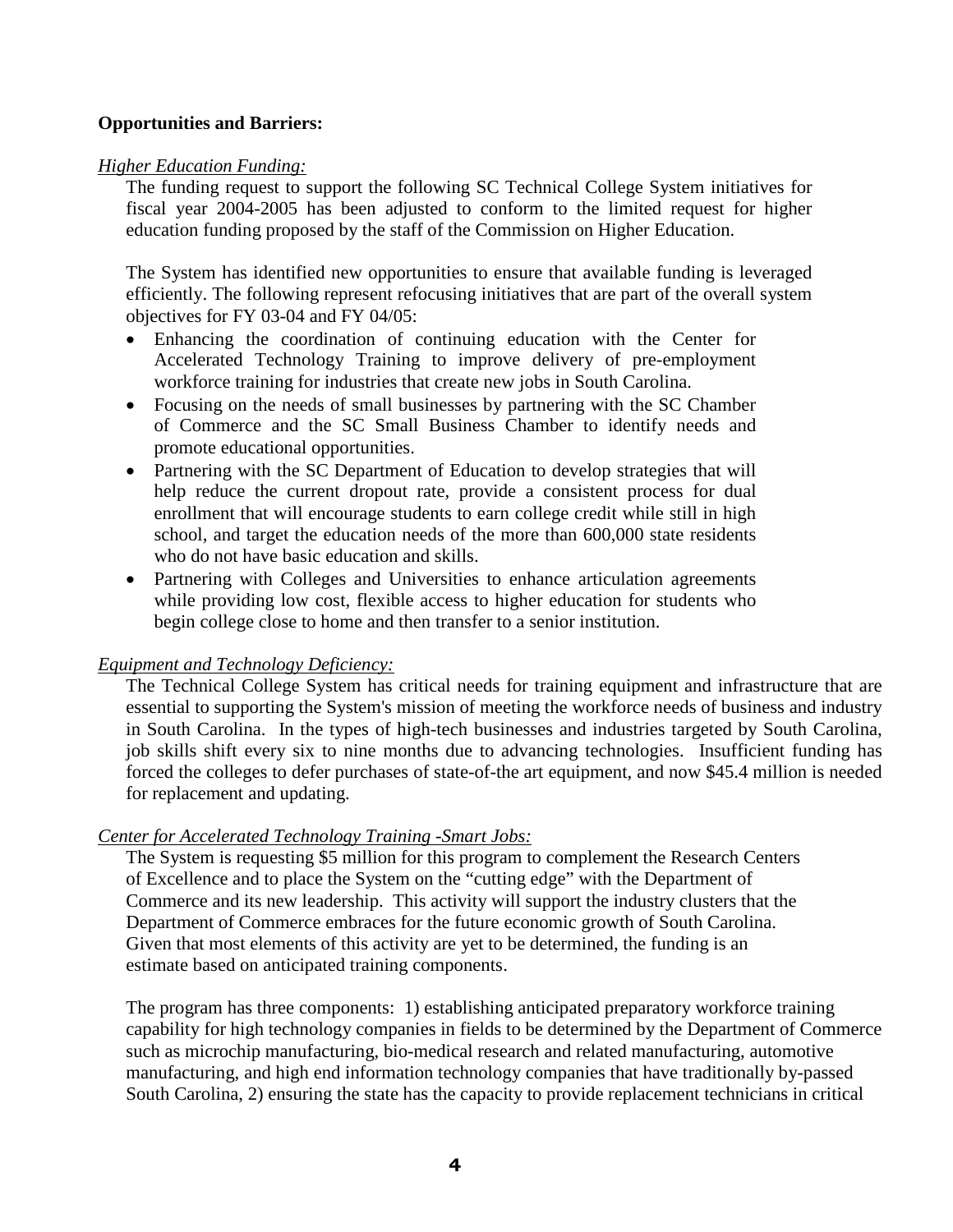fields like maintenance mechanics and tool and die makers, and 3) providing basic education and job readiness training to adults in rural South Carolina where inadequate education inhibits economic growth and investment.

#### *Lottery Tuition Assistance program:*

Over 28,000 students have benefited from the tuition assistance program in its first year. However, there are many students who were eligible but did not seek this assistance. Current funding levels should be established as a baseline for the future. With the rising cost of tuition, this assistance is critical to supporting the System's mission of 'open access' and an entry point into higher education for many non-traditional students. The tuition assistance helps these students obtain technical degrees to fill jobs in critical needs areas including health sciences, engineering technology and information technology.

#### *Lottery Technology Funding:*

We are requesting continuation of Technology Equipment Funding to support new equipment purchases to upgrade outdated equipment for instruction and management. This request compliments the request for funding from State General funds for the equipment deficiency.

#### *Financial Aid Personnel:*

The System is requesting funding for additional Financial Aid Personnel. Lottery legislation requires that each potential recipient complete a Free Application for Federal Student Aid (FAFSA). An increase in personnel (30 FTEs) is needed to alleviate the burden on the technical colleges' financial aid offices due to a significant increase in the number of students who traditionally apply for federal student aid. An amendment to the FAFSA filing requirement is also proposed in this budget request. The amendment will help improve some of the student application filing processes; however, additional staff related to the lottery tuition assistance administration is also necessary to improve services to students.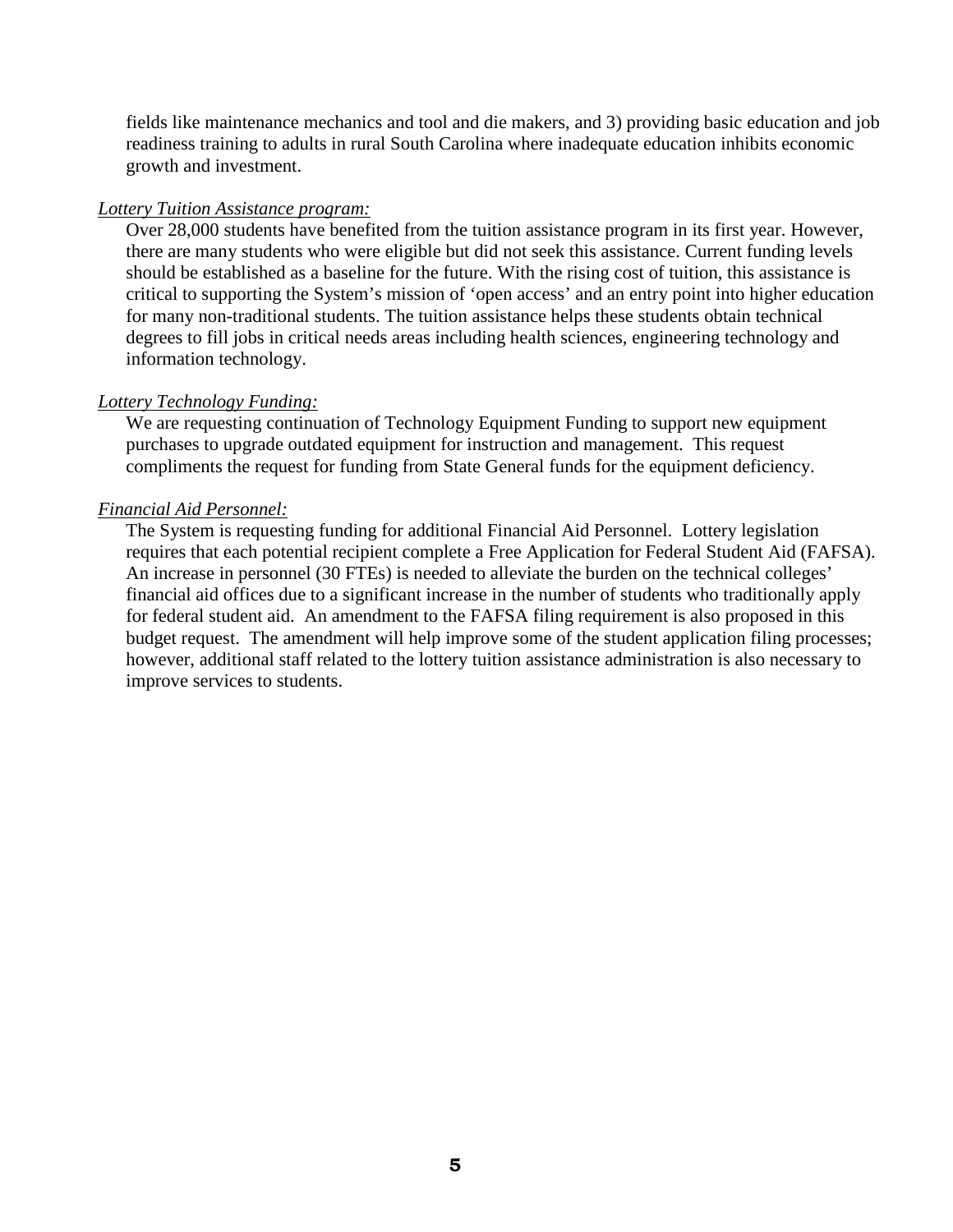#### **Major Achievements:**

#### *As reported in the System's Executive Director's agency head evaluation, the following represents the major achievements for the Technical College System office.*

#### **Develop a revised strategic planning process and plan which incorporates rapid response capability and serves as the primary thrust for System initiative development and mission accomplishment.**

Following months of plan development, orientations and facilitated discussions, a project management model for planning and implementing System priorities was implemented. The model demonstrates the most current thinking and best practices of strategic planning and provides for alignment of strategy development with the fluid nature of the internal and external environment of the Technical College System. The model is incorporated with a filtering process based on principles focused on advancing our System of colleges as opposed to the individual college.

#### **Work with the Governor and the Superintendent of Education to implement the nine recommendations of** *Pathways to Prosperity* **– the report published by the Governor's Workforce Taskforce.**

The following actions have been taken: The Executive Director was appointed to serve on the Implementation Task Force; Established an Internal Dual Credit Committee of presidents, college academic officers and State Board staff to review technical college dual credit practices and to develop strategies for increasing dual credit offerings; Reviewed CHE CHEMIS data on dual credits offered by all 33 public higher education institutions and continue to respond a CHE draft of guidelines/best practices for offering dual credit; State Board staff are working with technical colleges and SDE staff to benchmark existing secondary and postsecondary industrial technology curricula to recognized national skills standards, to identify strengths and weaknesses, and to certify both secondary and postsecondary faculty to teach to national standards; A six-member team from the Technical College System joined SC k-12 teams in attending a national Career Cluster Institute to learn more about implementing the sixteen high school career clusters and how to articulate these career clusters with technical college and baccalaureate majors; A project team has been charged, under the new strategic planning process (see Objective 1) to address a key strategic priority identified by the Technical College Presidents' Council: "Develop Recommendations for Cooperative/Collaborative Strategies with K-12."

#### **Organize a group of "champions" from business and industry who will help communicate the role of technical education.**

The South Carolina Technical College System is implementing a web-based application to communicate more effectively with the groups served by each technical college. The application provides a comprehensive, web-based structure to support strategic communications to groups such as industry sectors and alumni.

#### **Work with the Superintendent of Education to increase the cooperation between the Technical College System and the State Department of Adult Education.**

The following actions have been taken: In cooperation and collaboration with the State Superintendent of Education, charged a joint committee of Technical College and State Department of Education (SDE) leaders to develop and implement a plan to increase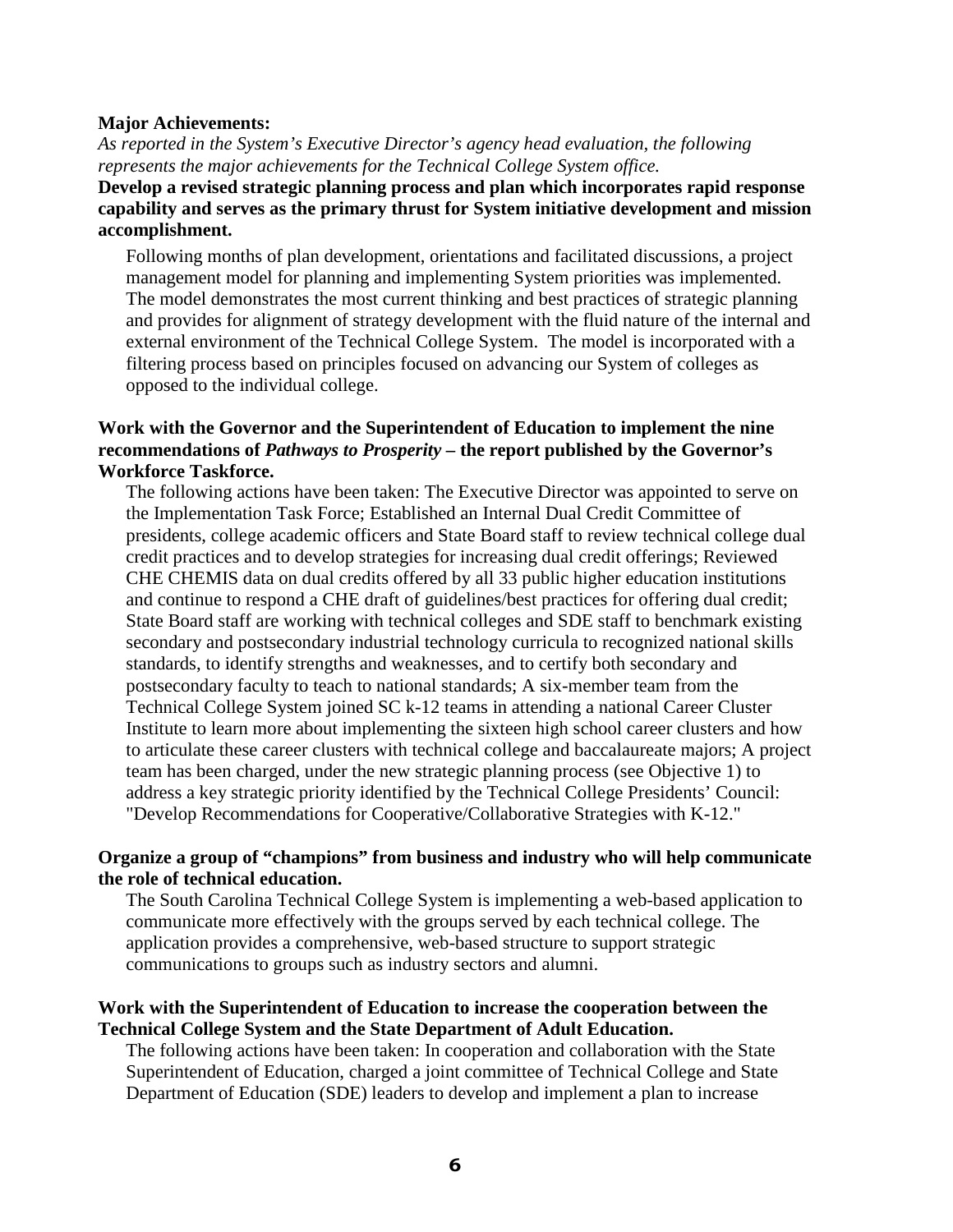cooperation of the two state agencies in delivering Adult Education programs and services; working with SDE staff and individual school districts to provide K-12 paraprofessionals with both short-term training and long-term degree opportunities that will allow them to meet stringent "No Child Left Behind" requirements; appointed a committee of college presidents, chief academic and continuing education officers, and state board staff to work with SDE and adult education directors to clarify secondary and postsecondary roles and responsibilities. This group has made considerable progress toward clarification and more collaborative efforts; State Board staff and college representatives are working with SDE staff and deans of SC's public and private colleges of education to identify best practice and current efforts toward developing a career ladder for two year college students into baccalaureate teacher education programs; Further work is underway with SDE staff to identify regulatory and other potential barriers.

#### **Through succession planning, prepare the System Office for a large number of retirements by senior level leaders and restructure the System Office to achieve greater effectiveness and efficiency in achieving the System mission.**

In conjunction with retirement incentive plans and to enhance overall succession planning, an Employee Development Plan was implemented. The Plan serves as a management tool for promoting, developing, managing, and enhancing employee performance by empowering employees to reach their full potential. It further serves to align training and development initiatives with agency objectives in an effort to build and maintain a work environment and an employee support climate conducive to performance excellence in organizational practices. A major component of the Employee Development Plan is the yearly development of an individualized training plan in conjunction with the EPMS planning stages. The individual training plan further serves as another resource used in the assessment of agency training needs and departmental succession planning

#### **Implement the \$34 million Scholarship Assistance Program for technical college students.**

Over 28,000 students received tuition assistance during the program's first year. The State Board staff teamed to work with the staff of the Commission on Higher Education and System college personnel to:

- Ensure development of clear guidelines for administering Lottery Tuition Assistance
- Identify and propose legislative changes that would improve student access
- Provide peer group training sessions
- Serve as a System resource for clarification and student/college assistance on individual problems

#### **Continue to align and enhance the efforts of the Center for Accelerated Technology Training (CATT) with the Department of Commerce to effectively promote and implement training programs for the "Blue Bell" project and other critical economic development prospects.**

The CATT moved forward with reorganization and refocus designed to:

- Improve our ability to deliver services on a statewide basis.
- Expand our role as a Technical College System partner.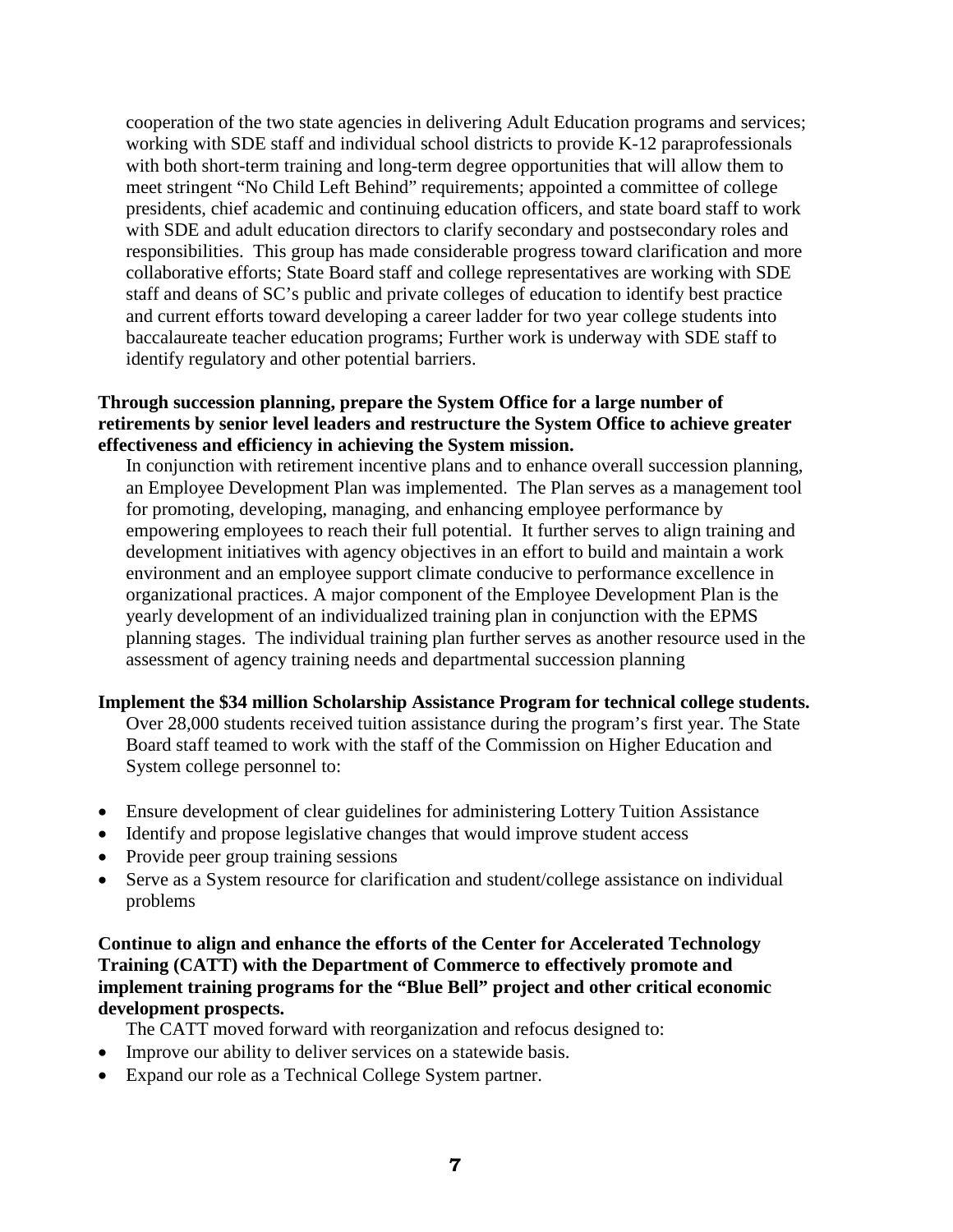• Elevate the role of CATT Area Directors as network partners and change agents in local communities and statewide.

This reorganization is firmly in place. Examples of activities to effect this transition include:

- Statewide meetings of CATT and Continuing Education professionals from the System have been convened to identify specific strategies and goals that will lead to greater leveraging of system resources and more effective and efficient service delivery.
- Research and actions to identify and evaluate new programs, techniques, and simulation technology that are designed to improve training delivery and to provide lifelong learning opportunities.
- Actions to improve the flow of information about the training needs of future employers in the state.
- Work process improvements that make greater use of technology to improve the efficiency and effectiveness of standard processes and improve the flow of information.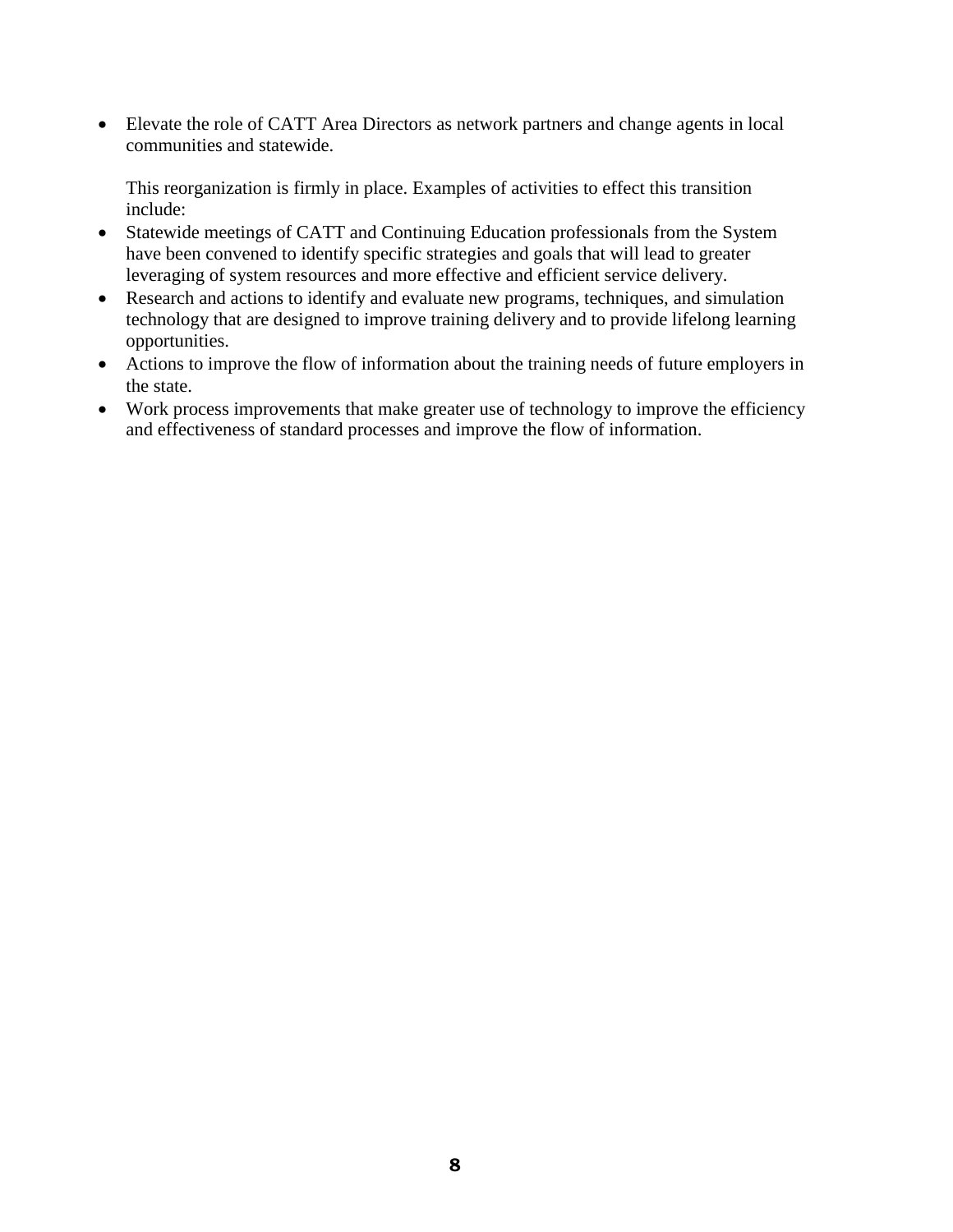## **Section 2, Business Overview**

The State Board for Technical and Comprehensive Education acts as the policy making body that guides the state's 16 technical colleges. The Technical College System Office functions as a support center to assist the technical colleges. The System office, through its Center for Accelerated Technology Training, develops and coordinates workforce development training programs that support the creation of new jobs in the state's communities.

# *System Office Function and Responsibility:*

Scope of System

- Nearly 7,000 System-wide employees (System office and sixteen colleges) (4,871 permanent full and part-time; approximately 2,500 temporary)
- 110 System Office employees
- System Office General Role
	- Leadership
	- Advocacy
	- Accountability
	- Service

System Office Specific Role

• Economic Development

# *System Locations:*

- System Office- 111 Executive Center Drive, Columbia SC
- CATT Support Unit West Columbia, SC
- CATT Training Center West Columbia, SC
- Ongoing locations of The Center for Accelerated Technology Training
- 16 Technical Colleges

# *Technical College System General Enrollment info:*

- 30% of all SC high school graduates enroll at a technical college
- 49% of all public undergraduate students enrolled in a SC public college or university are enrolled at a technical college
- Fall credit headcount has increased by 43% since 1991/92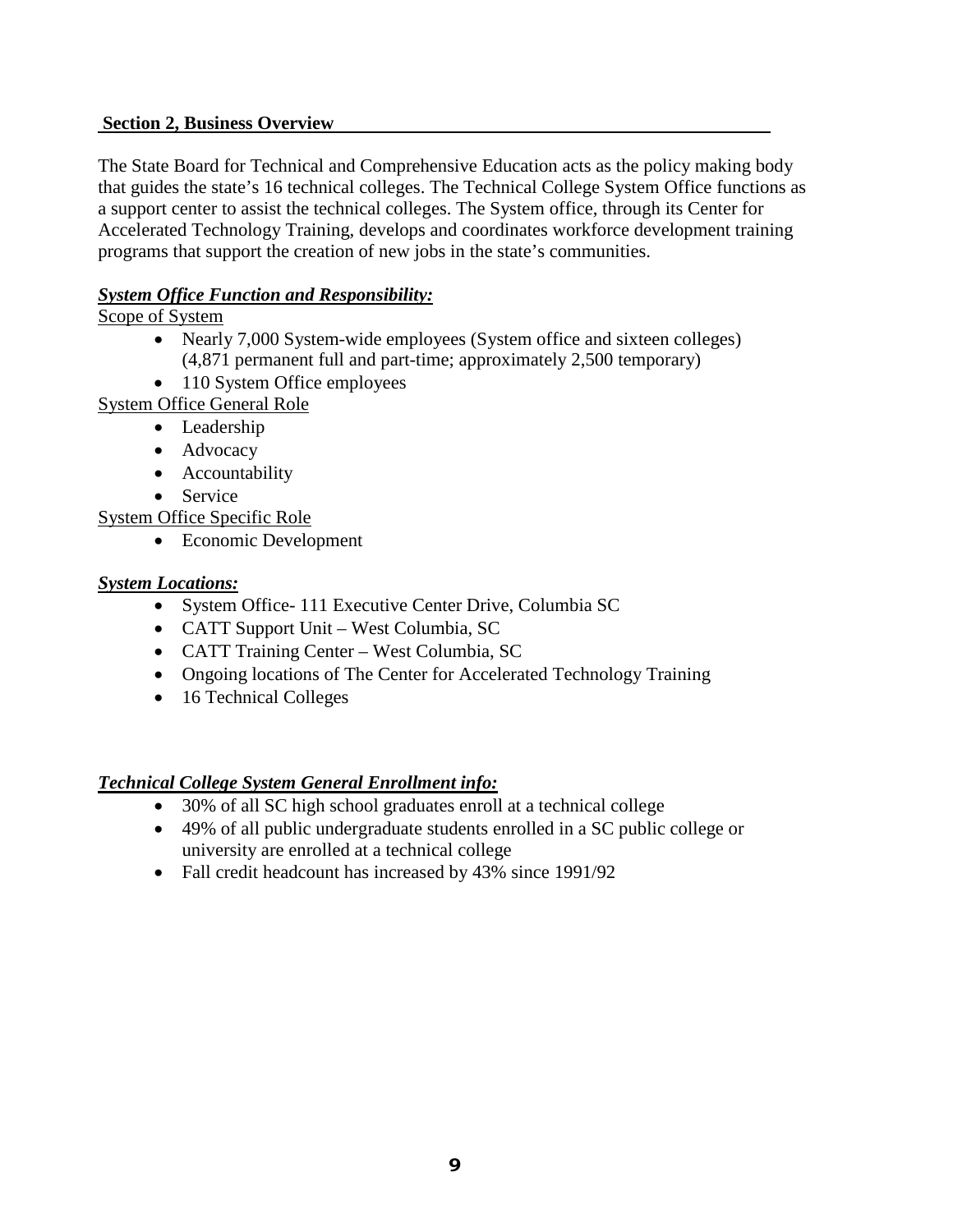# **Accountability Report Appropriations/Expenditures Chart State Board for Technical & Comprehensive Education**

|                           | $500$ ulii Carolina Teeninear Conege D $\gamma$ stem<br>02-03 Actual Expenditures<br>01-02 Actual Expenditures |                | 03-04 Appropriations Act |                |                    |                |
|---------------------------|----------------------------------------------------------------------------------------------------------------|----------------|--------------------------|----------------|--------------------|----------------|
| Major                     |                                                                                                                |                | ÷                        |                |                    | $**$           |
| <b>Budget</b>             | <b>Total Funds</b>                                                                                             | <b>General</b> | <b>Total Funds</b>       | <b>General</b> | <b>Total Funds</b> | <b>General</b> |
| <b>Categories</b>         |                                                                                                                | <b>Funds</b>   |                          | <b>Funds</b>   |                    | <b>Funds</b>   |
| Personal                  |                                                                                                                |                |                          |                |                    |                |
| Service                   | \$216,404,294                                                                                                  | \$137,895,730  | \$198,088,384            | \$127,119,867  | \$188,771,297      | \$110,063,482  |
| Other                     |                                                                                                                |                |                          |                |                    |                |
| Operating                 | 81,656,013                                                                                                     | 2,340,574      | 92,926,940               | 2,606,196      | 109,381,296        | 2,910,407      |
| Special                   |                                                                                                                |                |                          |                |                    |                |
| Items                     | 40,614,410                                                                                                     | 1,052,903      | 52, 211, 743             | 4,156,247      | 66,737,332         | 15,313,636     |
| Permanent                 |                                                                                                                |                |                          |                |                    |                |
| Improvemen                |                                                                                                                |                |                          |                |                    |                |
| ts                        |                                                                                                                |                |                          |                |                    |                |
| Case                      |                                                                                                                |                |                          |                |                    |                |
| Services                  |                                                                                                                |                |                          |                |                    |                |
| Distributions             |                                                                                                                |                |                          |                |                    |                |
| to                        |                                                                                                                |                |                          |                |                    |                |
| Subdivisions              |                                                                                                                |                |                          |                |                    |                |
| Fringe<br><b>Benefits</b> | 52,557,447                                                                                                     | 33,090,050     | 43,907,094               | 29,461,429     | 47,319,294         | 29,458,121     |
| Non-<br>recurring         | 4,013,228                                                                                                      |                | 14,299,340               |                |                    |                |
| <b>Total</b>              | \$395,245,392                                                                                                  | \$174,379,257  | \$401,433,501            | \$163,343,739  | \$412,209,219      | \$157,745,646  |

South Carolina Technical College System

\* 02-03 Federal & Other Expenditures for Technical Colleges are estimated.

02-03 Non-recurring amount is Lottery Funds.

\*\* 03-04 Appropriations Act amounts include funds carried forward under authority of Proviso 5N.3 and exclude 1% budget reduction.

# **Other Expenditures**

|                         | Other Expenditures        |                           |  |
|-------------------------|---------------------------|---------------------------|--|
| <b>Sources of Funds</b> | 01-02 Actual Expenditures | 02-03 Actual Expenditures |  |
|                         |                           |                           |  |
| Supplemental Bills      |                           |                           |  |
|                         |                           |                           |  |
| Capital Reserve Funds   | \$138,171                 | \$44,877                  |  |
|                         |                           |                           |  |
| <b>Bonds</b>            | \$47,678,206              | \$28,359,670              |  |

# **Interim Budget Reductions**

| <b>Total 01-02 Interim Budget</b><br><b>Reduction</b> | <b>Total 02-03 Interim Budget Reduction</b> |
|-------------------------------------------------------|---------------------------------------------|
| \$12,290,611                                          | \$14,853,097                                |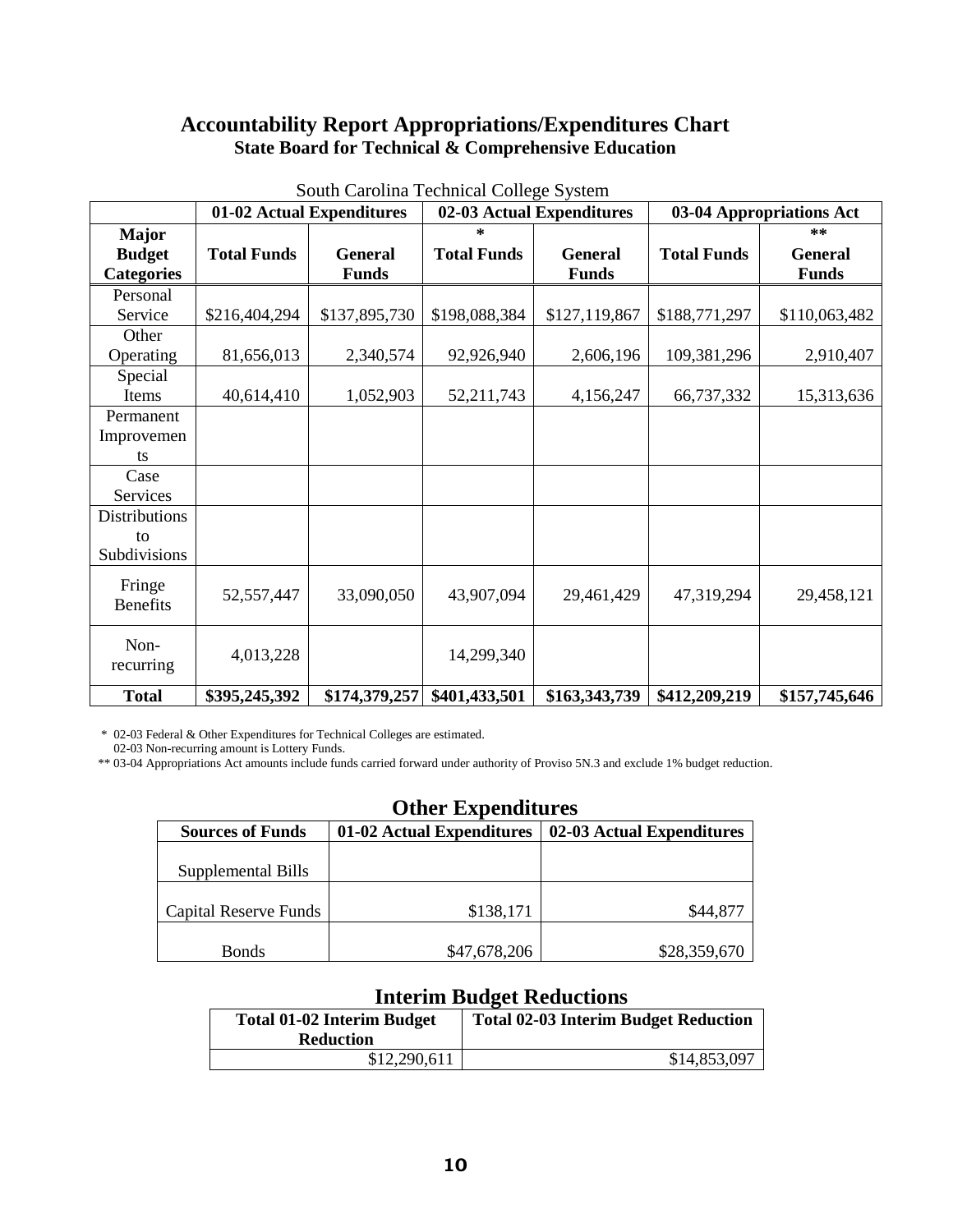# *Key Customers and Suppliers:*

#### Key Customers:

Businesses and industries creating new jobs in SC, South Carolina Department of Commerce, the sixteen technical colleges, Department of Education, Economic Development allies in SC, Lawmakers, Citizens of SC.

#### Key Suppliers:

Bank of America, Datatel, Inc., Dell Marketing, Gateway Companies, Long Communications Group, Lowes Home Centers, Machinery Solutions Inc., Robert Bosch Corporation, Suncom, Unisource, US Postal Services, 16 technical colleges

## *Major Products and Services:*

The technical colleges are accredited by the Commission on Colleges of the Southern Association for Colleges and Schools and continue to achieve reaffirmation on a regular cycle. The state's sixteen technical colleges are the System's primary delivery points for services to the people of South Carolina through:

- *College Credit Programs* The Technical College System's 16 colleges provide costeffective access to post-secondary education for a wide diversity of students across the state.
- *Continuing Education Programs* In accordance with the System's enabling legislation (59-53-20), the System's 16 technical colleges provide continuing education and other training opportunities designed to keep South Carolina's existing workforce up-to-date with changing technology.
- *Developmental Education Programs*  The Technical College System's 16 colleges provide programs to assist students who are not yet prepared to enter college-level programs.
- *Student Development Programs and Services* The Technical College System's 16 colleges provide a variety of programs and services including skills, ability and interest assessment, academic counseling, leadership development, student activity programs and job placement services.

In accordance with Act 359 of 1996, the System's colleges operate under the state's performance funding legislation. The System continues to work in cooperation with the Commission on Higher Education to ensure that the performance funding indicator definitions do not conflict with the unique mission of the System. In its effort to offer relevant, effective educational opportunities for students, the System offers approximately 300 degree, 126 diploma and 615 certificate programs across a broad spectrum of career disciplines in addition to the customized pre-employment training of the System's Center for Accelerated Technology Training program.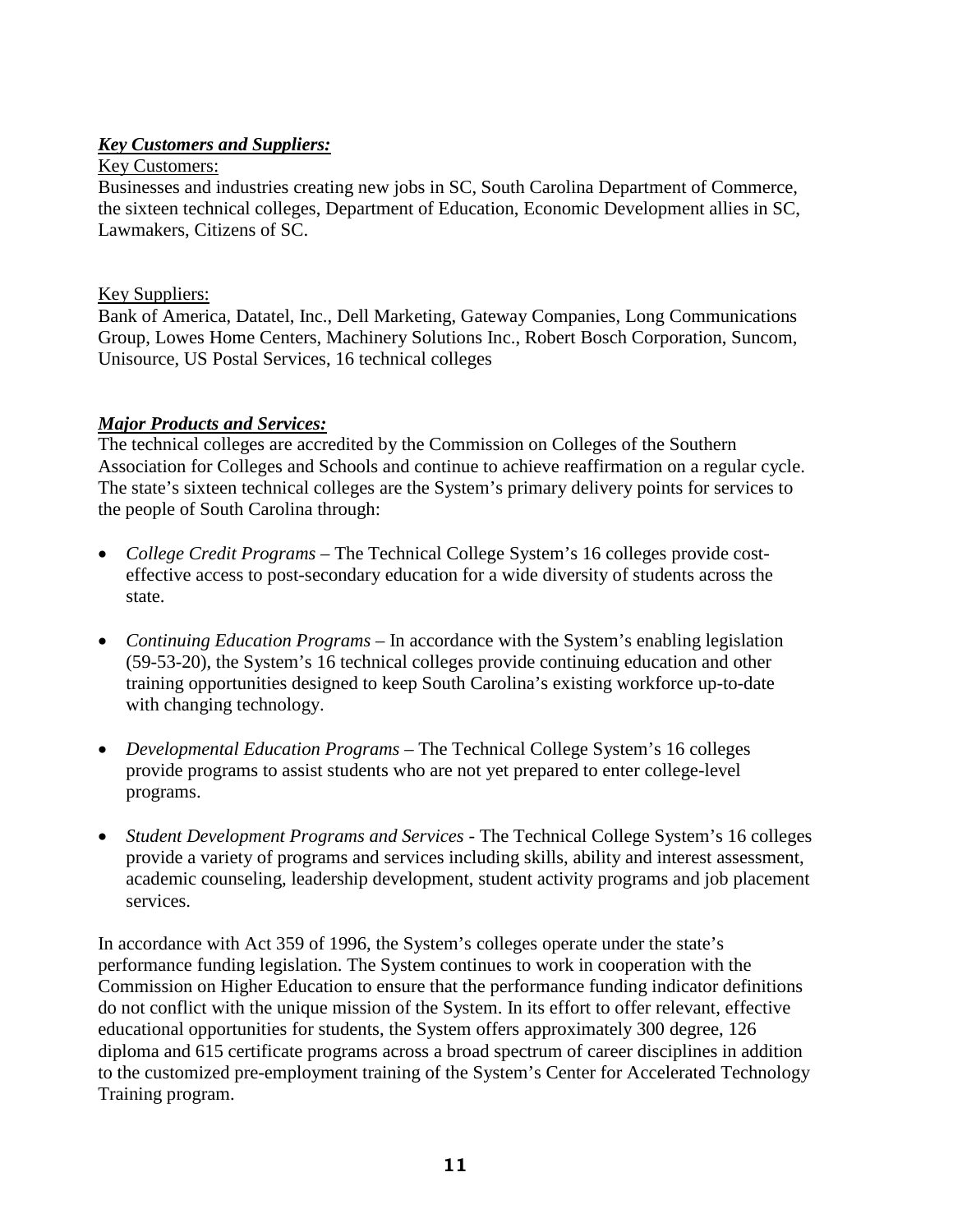#### *Agency Organizational Structure:*

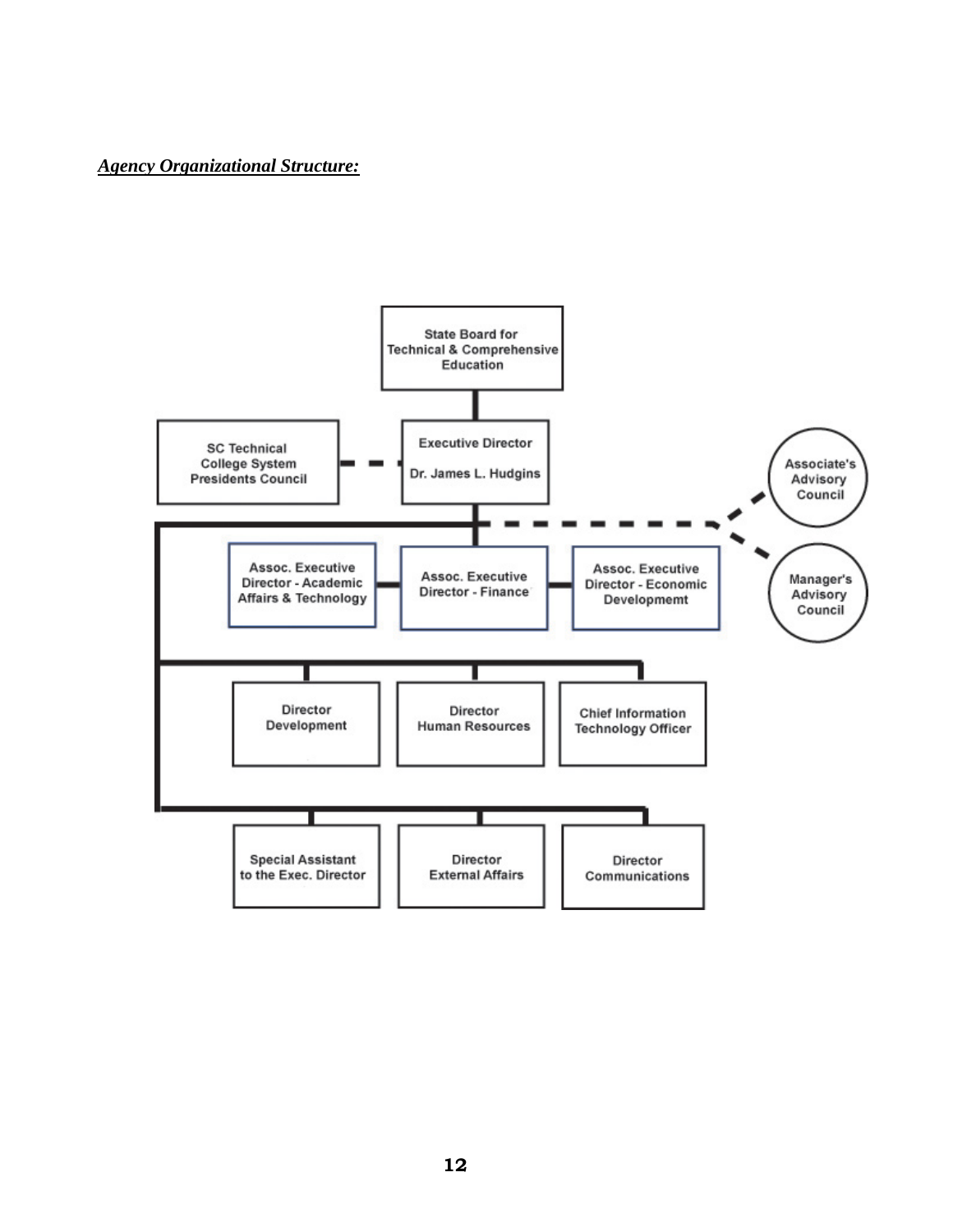## **Section 3, Category 1 – Leadership**

1.1 *How do senior leaders set, deploy and communicate: Short and long term direction? Performance expectations? Organizational values? Empowerment and innovation? Organizational and employee learning? Ethical behavior?*

Each year, the presidents of the 16 South Carolina Technical Colleges collaborate with System trustees and state office staff to advance priority initiatives that support the System's strategic goals. The college presidents along with the System's Executive Director identify a number of initiatives for priority action. Additionally, the technical college presidents along with State Board members and System office staff have worked to establish a cohesive System vision, mission and values statement that guides the System in the achievement of its mission. This is communicated through printed materials, on the System's web site and during employee meetings. It is also posted at several prominent locations throughout the System office.

The State Board's Executive Director utilizes an executive council comprised of his direct reports. It is this group who develops the basis for System Office business plans that support the long-range strategic goals of the system along with the presidents' priorities. The plan's performance objectives are incorporated into employee EPMS documents.

Additionally in the System Office, the Executive Director utilizes a Manager's Advisory Council (MAC) comprised of senior managers. The MAC is organized to facilitate and coordinate, through collective and collaborative work, action plans of the System Office Annual Business Plan and the System Operational Plan in support of the overall System Strategic Plan. The group also serves as a catalyst for "closing the gap" as identified in the System Office's Baldrige GAP Analysis Team's report and prioritized by the Executive Director's direct reports.

The MAC serves as a "think tank" to propose initiatives to position the System Office and the System to be more proactive to the challenges/opportunities on the horizon in education, technology, and economic development.

All business plans are communicated to System Office employees through personal contact, regularly scheduled employee meetings, departmental meetings and email messages. The System office vision, mission and values statement encourages responsibility and ethics and has been printed on small posters for employees and it is posted in numerous locations throughout the office space. The System's mission is also printed on each employee's business card.

System office employees are encouraged to offer suggestions for improvement and to submit new ideas to support the System's goals and office efficiency. Ethical behavior is reinforced through procedures.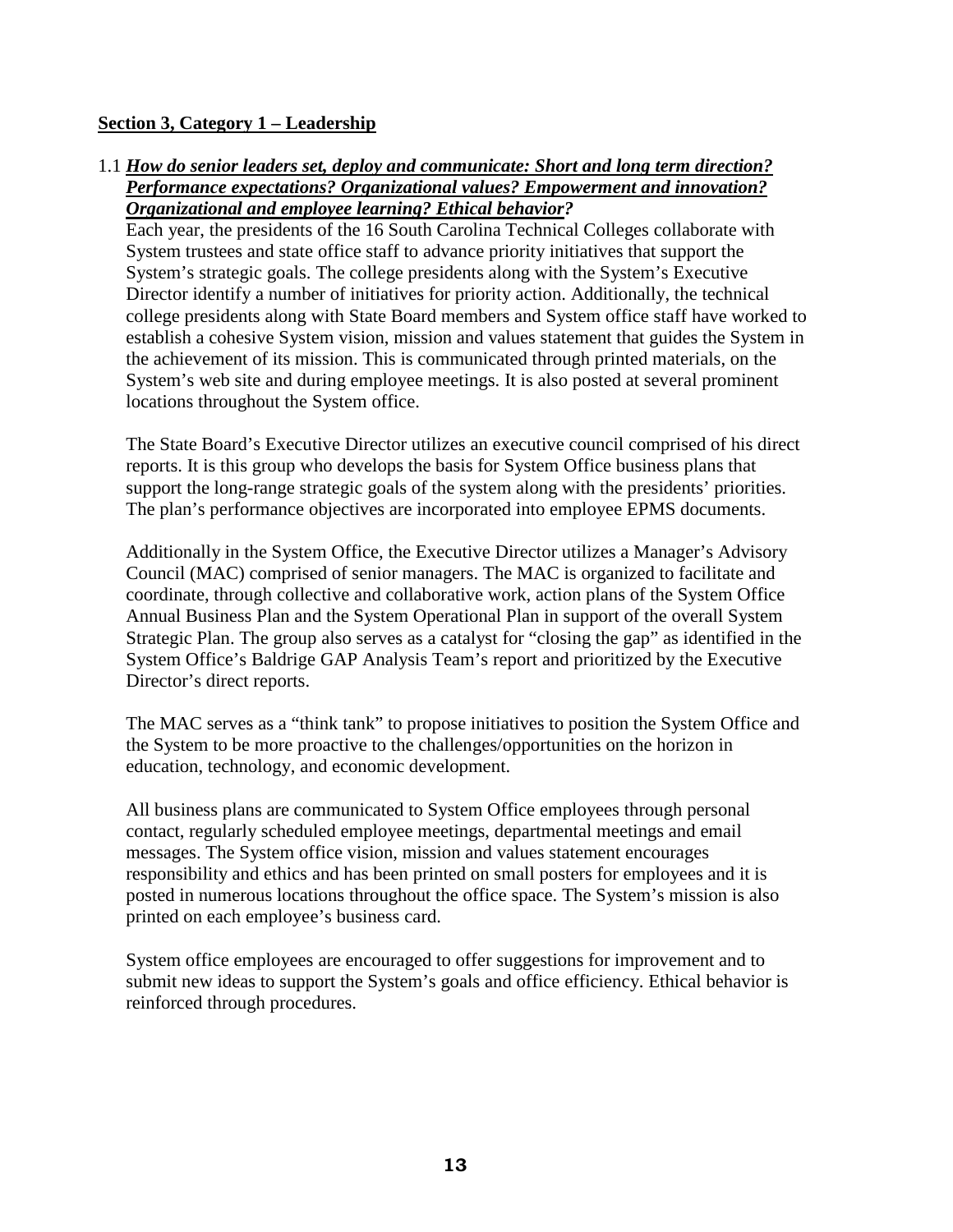#### 1.2 *How do senior leaders establish and promote a focus on customers?*

The Executive Director along with the executive council and the manager's advisory council actively work to encourage and support a working environment that focuses on the organizations' internal and external customers. The System Office operates primarily as a support organization to the state's sixteen technical colleges. In order to support the colleges and meet the strategic objectives of the technical college presidents' priorities that are supported by the System office, each functional area of the System office coordinates activities with functional peer groups. Peer groups are comprised of representatives from each of the sixteen colleges and work together to achieve the presidents' priorities and the System's strategic objectives. System office personnel share information and coordinate work activities to ensure that peer groups work on issues using the same information.

The Associate Executive Director for Economic Development utilizes quality-focused teams to formally identify economic development customers and institute action plans and alignment to best meet customer needs. Additionally, the System has focused on encouraging senior leader participation in customer groups at partner agencies or private training clients to ensure that the System office understands the critical needs of customers. Peer group leaders meet annually to learn a collaborative process outlined by the technical college presidents and to gain understanding of priority issues for the coming year.

#### 1.3 *What key performance measures are regularly reviewed by your senior leaders?*

Internally, senior leaders review performance of objectives that support the Executive Director's strategic goals. These performance objectives are tied to the Executive Director's agency head review as well as senior leaders' EPMS reviews. Additionally, the Executive Director as well as his direct reports communicates with the technical college presidents on a monthly basis to review progress on priority issues identified by the presidents at an annual planning meeting. System office staff members also provide the Presidents' Council with quarterly and annual reporting on priority issue progress. Internally, the executive council members compare action plans against performance.

#### 1.4 *How do senior leaders use organizational performance review findings and employee feedback to improve their own leadership effectiveness and the effectiveness of management throughout the organization?*

Internally, each organizational office within the System Office incorporates performance reviews into the next year's action plans. The System Office also uses external reviews when available. For example, the System's Center for Accelerated Technology Training, formerly known as Special Schools, utilized an audit conducted by the Legislative Audit Council to develop strategies for improving the operations of the division. These strategies were put into action during the past year through the development of quality teams that focused on key performance processes. Senior leaders also utilize employee suggestions to develop new ways to improve employee communications and performance.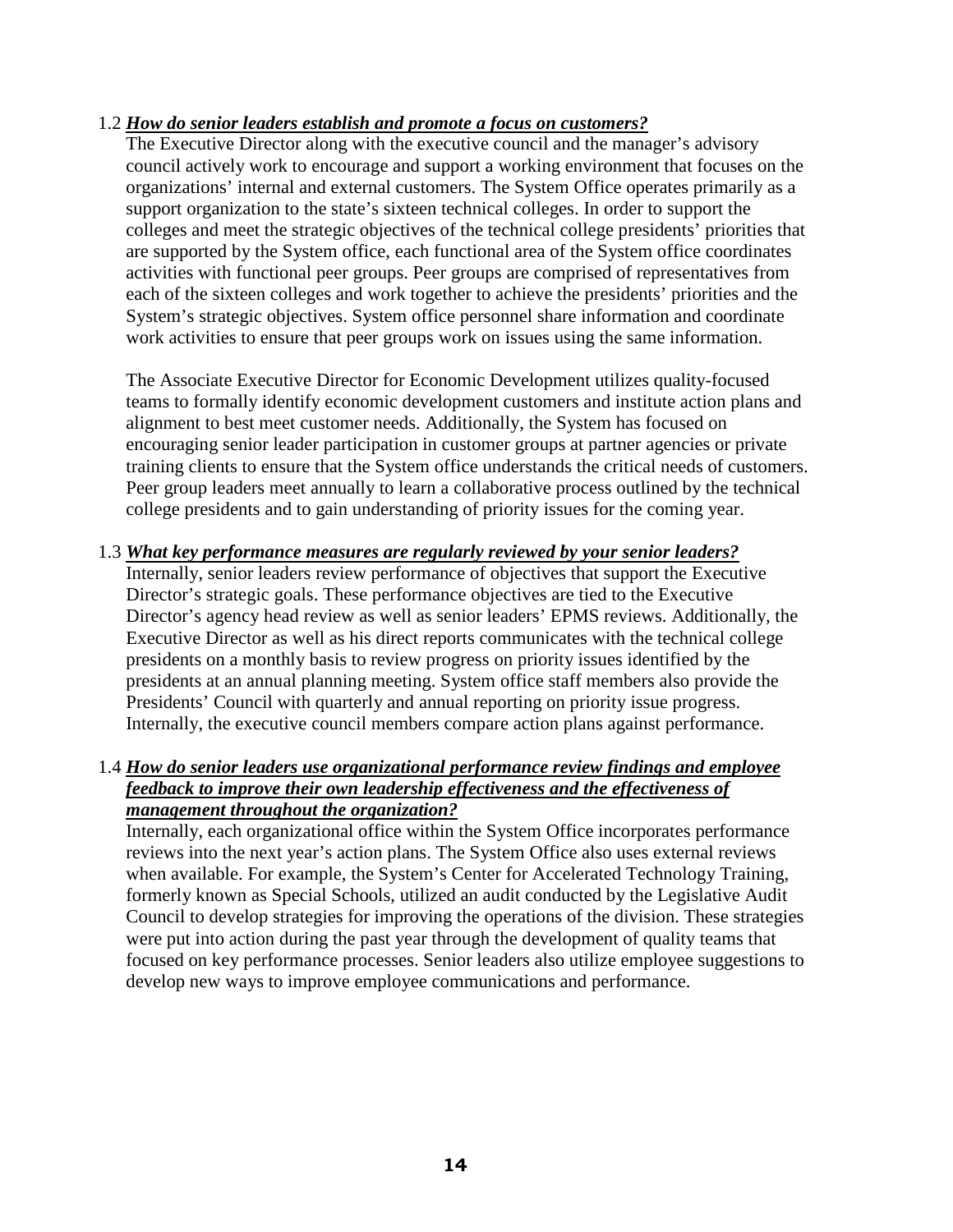1.5 *How does the organization address the current and potential impact on the public of its products, programs, services, facilities and operations, including associated risks?*

The State Board has an oversight and policy making function that guides the state's 16 technical colleges in providing services to their local communities. During the past year, the System Office has utilized extensive informal surveys to assess the impact of lottery tuition assistance on the System and technical college students and utilized that information to shore up manpower plans, inform lawmakers of potential risks, and inform the general public. In addition, the Center for Accelerated Technology has done extensive research on the public need for enhanced technician training and is utilizing the information for planning and program delivery.

# 1.6 *How does senior leadership set and communicate key organizational priorities for improvement?*

Ultimately, organizational priorities flow from the System's long-term strategic plan. On an annual basis, organizational priorities are set and communicated using several planning tools including the agency head evaluation document, employee EPMS forms and the System Operating Plan. Additionally, the manager's advisory council focuses its efforts on the strategic needs of the system in order to better support the agency's strategic plan. The executive director, his direct reports and senior managers conduct communication of these priorities directly to System office personnel though email, face to face meetings and newsletters. All communications are intended to reinforce the agency's mission and inform employees of our progress.

# *1.7 How does senior leadership and the agency actively support and strengthen the community? Include how you identify and determine areas of emphasis.*

Agency employees participate in numerous charity activities including the United Way, and conduct annual charity drives, such as clothing and toy drives for women's shelters. Also, each of the state's sixteen technical colleges makes a tremendous contribution to the communities they serve.

Other areas of focus are identified by participation within various boards, commissions and work-groups to identify community needs and develop actions to address critical need areas. One such example is the executive director's involvement with the Governor's Workforce Education Task Force. This group is currently addressing strategies to increase the number of South Carolinians who go on to higher education after high school.

Part of the agency's mission compels the System Office to work with communities throughout the state to support rural economic development as well as development of urban areas of the state. An additional example is the agency' collaboration with DSS and others to address the needs of the Hispanic community in South Carolina.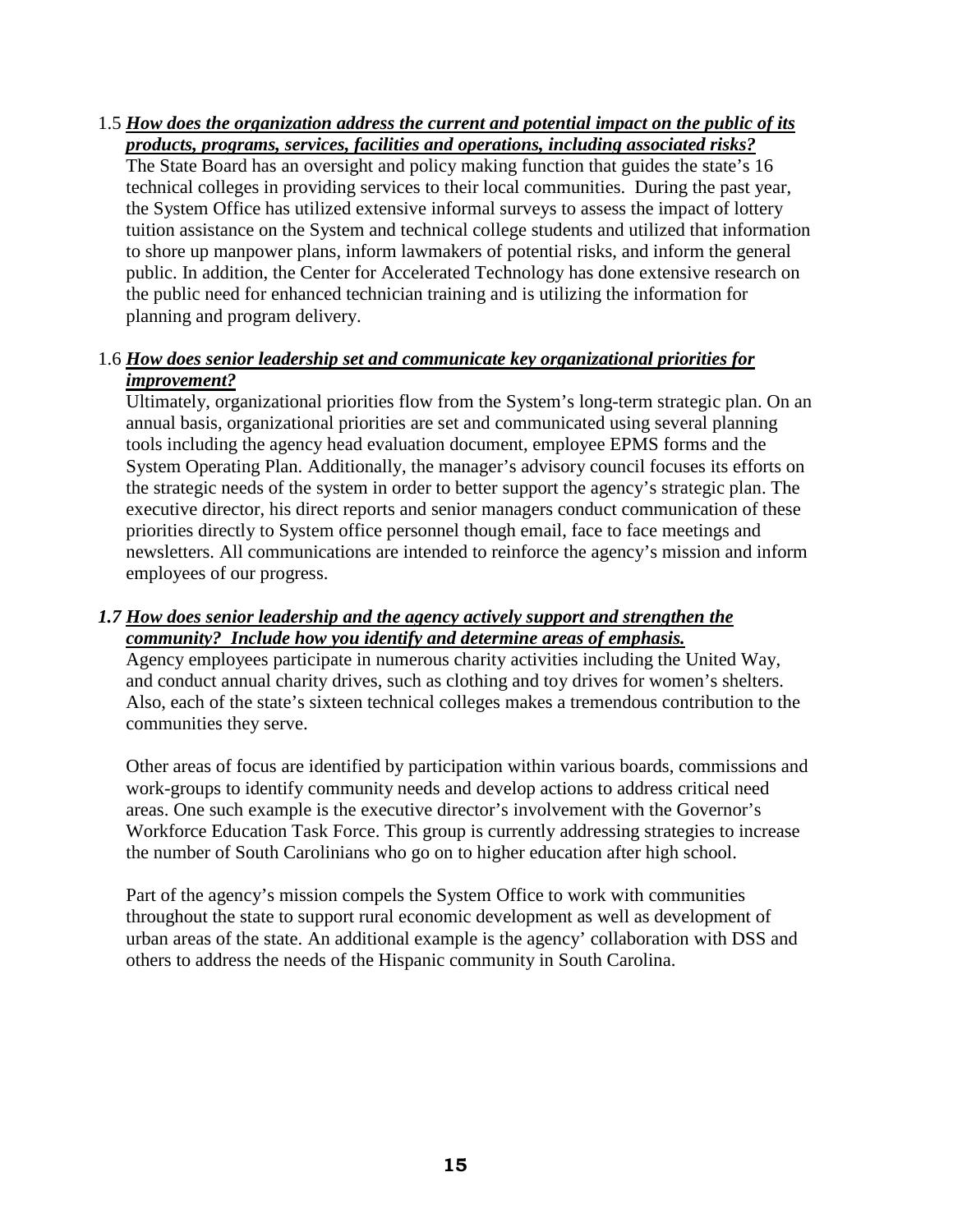#### **Section 3, Category 2 - Strategic Planning**

## 2.1 *What is your Strategic Planning process, including participants, and how does it account for: Customer needs and expectations? Financial, societal and other risks? Human resource capabilities and needs? Operational capabilities and needs? Supplies/contractor/partner capabilities and needs?*

The Technical College System's annual Joint Summit of State Board members, Area Commission members, College presidents, partner agencies and System Office personnel continues to be a vital part of the System's strategic planning process. Over this past year, the Technical College Presidents' Council was charged with developing a new strategic planning process as the plan created in 1999, "Creating the Future," draws to closure. Following months of orientations and facilitated discussions, a project management model for planning and implementing System priorities was adopted. The model demonstrates the most current thinking and best practices of strategic planning and provides for alignment of strategy development with the fluid nature of the internal and external environment of the Technical College System. The model is incorporated with a filtering process based on principles focused on advancing our System of colleges as opposed to the individual college. The following key questions were developed to ensure each project is aligned with core principles:

- Is it something that advances the core values, vision and the mission of the System?

- Is it something that protects mission integrity?

- Is it something the System can positively impact?

- Is it something that can be addressed collectively, by the System, better than through the individual colleges?

- Is it a public policy, legislative or other significant issue that impact the Technical College System?

- Is it an issue that can significantly impact the resources available to the System?

- Does it help us anticipate and be proactive in creating a positive future?

The project management model provides for an on-going focus on strategic planning. It establishes a process by which issues are seen as "pushed" or "pulled" to the table. Pushed issues are identified as those issues which arise as a result of political, legislative or regulatory actions while pulled items would be individual initiatives, results of brainstorming/planning sessions, and peer group issues (with a policy breath.) The Presidents' Council develops a charter, scope and desired deliverables and appoints a Project Manager to facilitate the development of a Project Team and implementation of an approved Execution Plan.

Outcomes of the 2003 Joint Board Summit are still being assessed for impact on strategic planning. However, it is anticipated that additional projects, based on feedback from the roundtable session with System leaders, considering the outcomes of the Palmetto Institute and the Technical College System role in the "new economy," our role with the Department of Commerce and the impact of the Education Lottery on our System.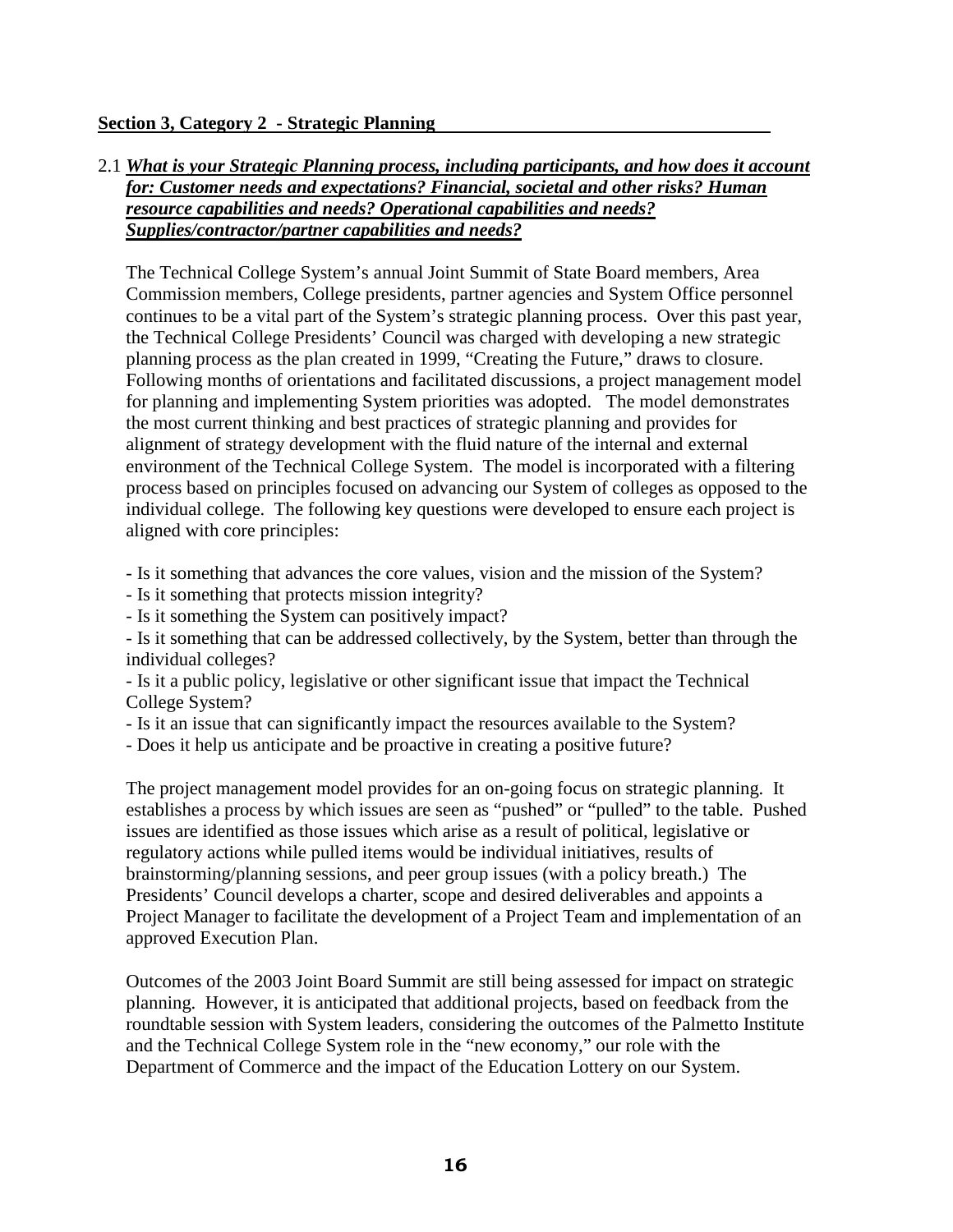The technical college presidents hold an annual planning meeting that is attended by the System's Executive Director and executive staff. In this planning session, priorities that support the System's strategic plan are identified and developed as an operational plan that focuses on issues that will affect the System's ability to deliver services established by its legislated mission. The System office staff members led by the Executive Director then develop plans that support the presidents' priorities.

Legislation that governs the State Board for Technical and Comprehensive Education identifies the System's primary customers. They include, among others, the technical colleges as well as all residents of the state who desire an affordable, quality higher education. Additionally, the System's customers include industrial prospects and other manufacturers who create new jobs in the state.

Needs and expectations of the colleges are addressed by close coordination of strategic actions and development of coordinated priorities with college leadership. An example of this would include development of strategies to assist the colleges' compliance with Act 359 of 1996.

Societal expectations are accounted for in the strategic planning process by providing the framework for leadership that allows the technical colleges to support access to a collegelevel higher education for all state residents. Additionally in concert with the Workforce Investment Act and other legislation designed to promote the creation of jobs in South Carolina's rural communities, the System's Center for Accelerated Technology Training works directly with businesses and industries to develop training programs for employers that are creating new jobs as well as with individuals who are seeking to access training for those new jobs.

All System office support functions and action plans are supported through the agency's human resource function and the annual agency-manning plan. Strong fiscal management supports the agency's operational capabilities and strategic supplier partnerships.

2.2 *How do you develop and track action plans that address your key strategic objectives*?

Each functional department of the System office develops action plans by using the president's priorities and the System's strategic plan as guides. The directors of each office then coordinate all plans. Manpower resources are allocated based upon objectives. Additionally, the budgeting process is directly linked to completion of strategic priorities that support the agency's mission and its strategic plan.

The most significant step in the development and tracking of action plans is the coordination of plans between System departments and college peer groups to ensure that diverse groups do not waste time and financial resources in working to achieve objectives. Results of actions are reported to the technical college presidents on a quarterly basis and specific strategic initiatives are reported and coordinated with the executive director on a regular basis by all direct reports.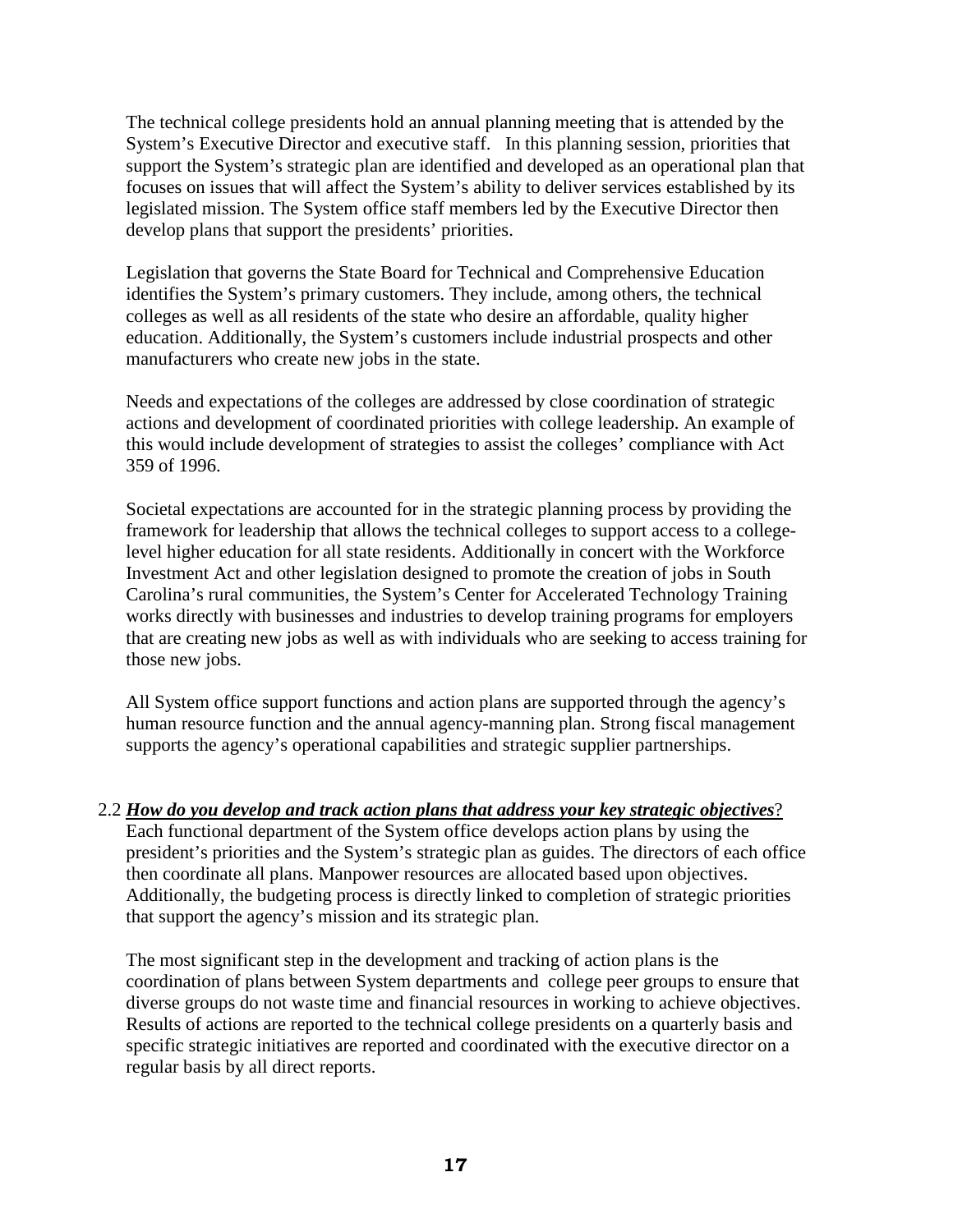# 2.3 *How do you communicate and deploy your strategic objectives, action plans and performance measures?*

Strategic objectives are communicated and deployed through a variety of methods. Initially, they are developed through focused planning sessions with the System Office executive council and the manager's advisory council. Plans are then communicated by face to face communications between peer groups and individuals throughout the system; posting of meeting minutes along with the agency's strategic plan on the System's intranet site; review and communication of measures in the development of employee EPMS evaluation documents. Additionally, System Office employees are informed of strategic objectives and action plans through regular departmental meetings and bi-annual allemployee meetings.

# 2.4 *What are your key strategic objectives?*

A portfolio of initiatives was developed by the Presidents' Council with concurrence of the State Board and Area Commissioners' Association, which includes the following key projects:

- Develop Recommendations for Cooperative/Collaborative Strategies with K-12
- Develop Strategies/Recommendations for Achieving Equitable Funding for System
- Develop Strategies and Recommendations for "Re-branding" the System
- Develop Recommendations for new internal model for Resource Allocation
- Achieve Consensus Regarding Tech-Online
- Develop Recommendations/Strategies Around Governance Roles and Relationships

## *2.5 If the agency's strategic plan is available to the public through the agency's internet homepage, please provide an address for that plan on the website.*

http://www.sctechsystem.com/resources/resources.htm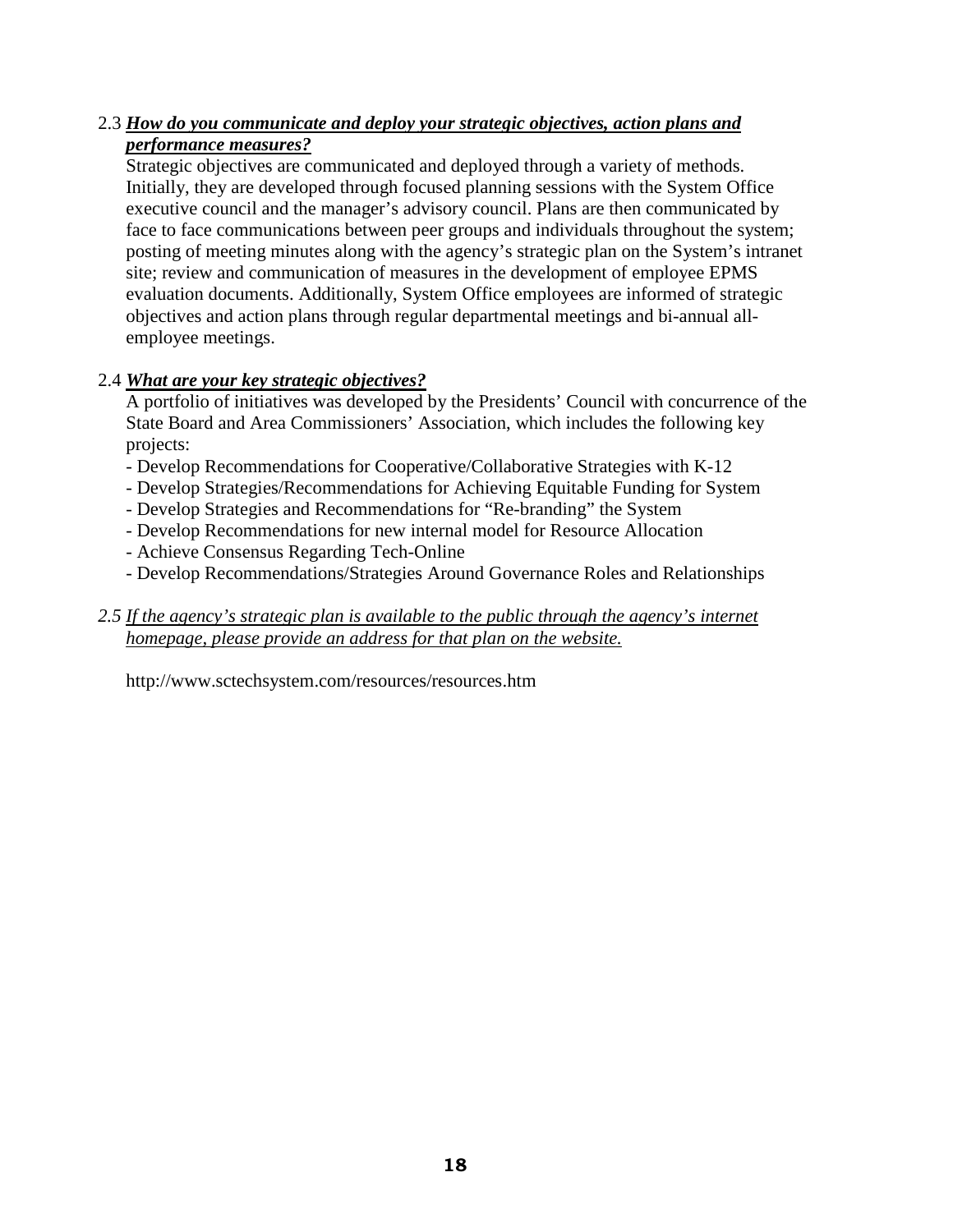#### 2.6 **Section 3, Category 3 – Customer Focus**

#### *3.1 Identify key customers and stakeholders.*

The State Board for Technical and Comprehensive Education acts as a policy-making board in its relationship with the state's sixteen technical colleges. The State Board's support staff is known as the South Carolina Technical College System office staff. Customers for the System office staff include the sixteen technical college presidents and support staff and functional departments at each of the technical colleges.

The System office also considers the SC Department of Commerce as one of its key customers due to the fact that our mission supports Commerce's recruitment of new business and industry into the state. Additionally, key customers include businesses and manufacturers for which the System's Center for Accelerated Technology Training conducts training programs and the trainees served by the Center each year.

In addition to SC employers who hire technical college graduates, the SCTCS also is responsible for meeting the needs of other "customers" or " partners" involved in numerous SC workforce and economic development projects. The SCTCS works with state agencies, organizations, and educational institutions, including the Commission on Higher Education, the State Chamber of Commerce, the State Department of Education, and the state's four-year colleges and universities in an effort to provide SC with a continuum of educational and training opportunities geared to both current and future workforce development needs.

The SCTCS assesses customer/partner needs through active participation and cross membership on committees or work groups responsible for planning and carrying out statewide workforce development projects. Customer requirements and priorities are then meshed with the System's annual planning process to produce System work issues and priorities on an annual basis.

#### 3.2 *How do you determine who your customers are and what are their key requirements?*

The System office's customers are determined by the agency's enabling legislation. Our legislated mission determines general customer requirements, however, constant contact with our customers provides System office staff with new and updated requirements. We do this by building positive working relationships across agencies and organizations through active participation and collaboration projects. Studying partner/customer's websites, published surveys and "issue" papers also allow us to gain insight into customer needs and changing philosophies.

#### 3.3 *How do you keep your listening and learning methods current with changing customer/business needs?*

Information from external customers is shared with internal system wide peer groups of chief academic officers, chief student services officers, etc., to encourage group discussion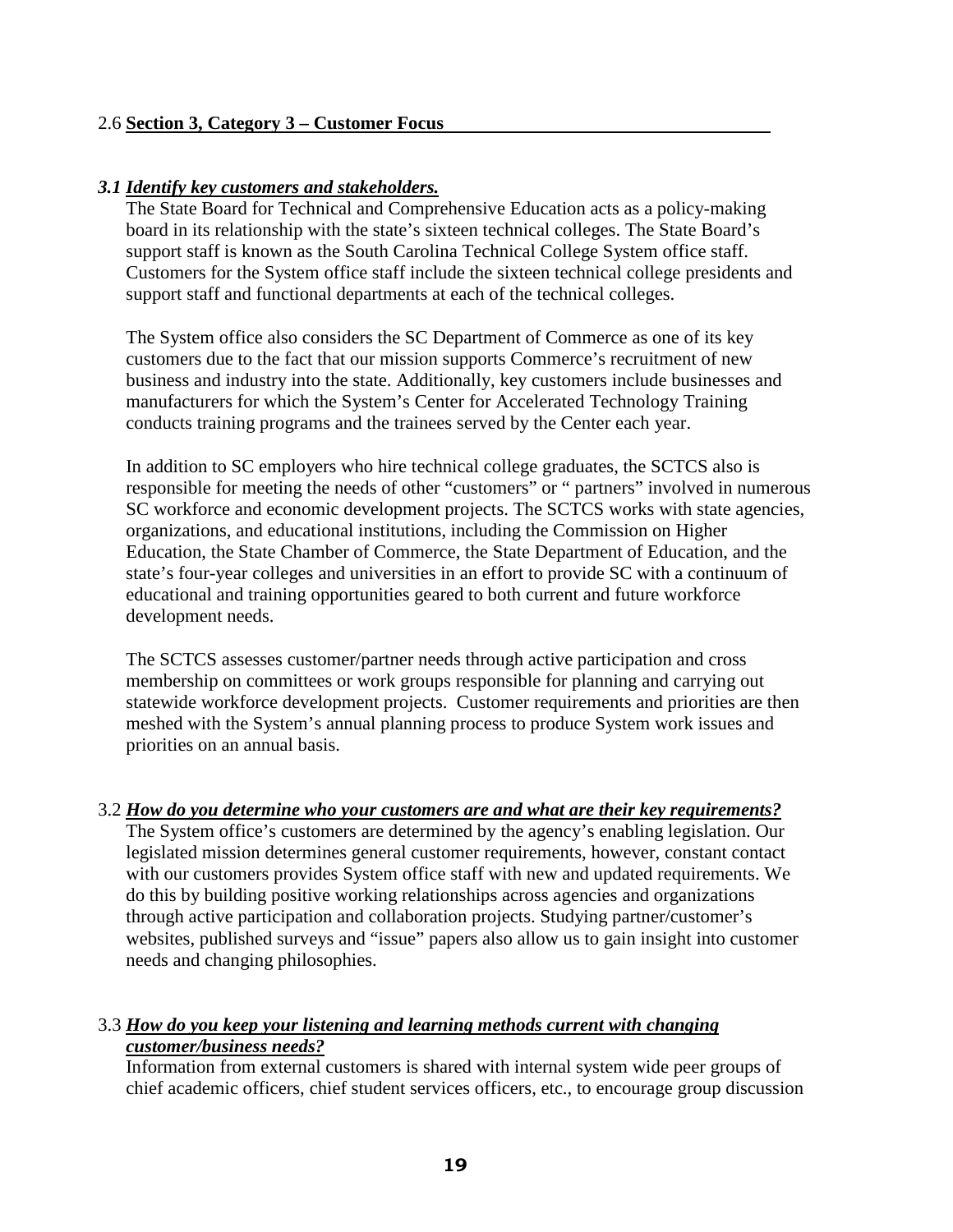and identification of ways to improve services or programs.

#### 3.4 *How do you use information from customers/stakeholders to improve services or programs?*

All divisions within the System office do not deploy systemic methods such as customer satisfaction surveys. Most measurement is taken through informal conversations, discussions, and practicing active listening techniques. However, the Center for Accelerated Technology Training does regularly survey its customers to measure performance. This information is used to improve services.

## 3.5 *How do you measure customer/stakeholder satisfaction?*

We build positive relationships through several steps: (1) maintain active and positive working relationships with colleagues in other organizations that allow informal dialog and honest feedback; (2) identify common issues and/or problems and work collaboratively to develop win/win situations; (3) communicate clearly and clarify agreed upon roles and responsibilities in all joint projects; (4) practice active listening skills at every point of contact; (5) deliver more than is expected.

#### 3.6 *How do you build positive relationships with customers and stakeholders? Indicate any key distinctions between different customer groups.*

Positive relationships with all customers are based upon personal interaction and face-toface meetings. These include campus visits from System office personnel to various technical colleges, visits with lawmakers and staffs, presentations and interaction with service organizations and board memberships.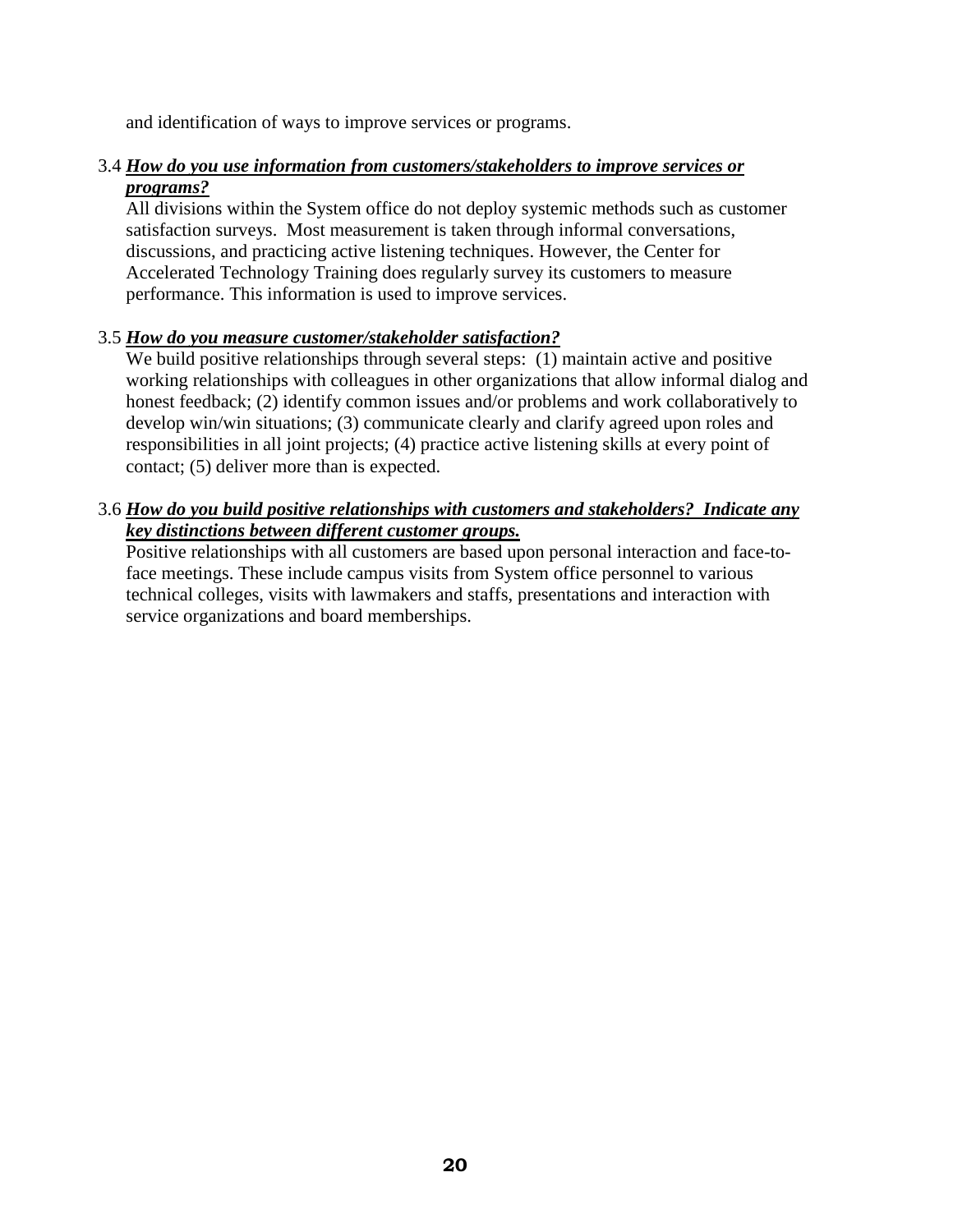#### **4.1** *How do you decide which operations, processes and systems to measure?*

The agency's strategic management plan identifies the key measurements used by the organization to analyze performance. Key priorities are identified by the Executive Council, Presidents Council, and the Functional Peer Groups, and progress is monitored quarterly. All measures are tied to the System's mission of providing learning opportunities that promote the economic and human resource development of the state. The manager's advisory council, the executive staff and the executive director reviewed the recommendations of a team of senior managers that conducted a self-assessment of the agency operations, as benchmarked against the criteria for the Baldrige Award, to evaluate the level of effectiveness of processes and to identify areas for improvement. In conformity with these recommendations, the agency's performance on additional key indicators will be analyzed and assessed periodically.

The individual technical colleges report to lawmakers on critical success factors and performance indicators as required by Act 359 of 1996. The technical colleges were measured on their performance on eight indicators within five critical success factors, including the following: mission focus, quality of faculty, classroom quality, institutional cooperation and collaboration, and graduates' achievements. Even in these lean economic times, 12 of the colleges exceeded standards, and the other four colleges achieved standards.

Additionally, the Center for Accelerated Technology Training is utilizing quality teams to identify and develop specific areas for performance analysis in the delivery of workforce development training programs. This process enhances the Center's collection of statistical trainee data. The following are currently measured: trainees who successfully complete the program, trainees placed, trainees hired, job retention, and cost per trainee.

## **4.2** *How do you ensure data quality, reliability, completeness and availability for decision making?*

 The System collects data from the technical colleges relating to student enrollment, student completions, facilities, courses, and faculty consistent with data reported to the Commission on Higher Education and collected by the Southern Regional Education Board (SREB) and the National Center for Education Statistics (NCES).

The agency has taken steps to strengthen its information technology division. The new Chief Information Officer (CIO), who reports directly to the Executive Director, has been challenged to reengineer information systems with a focus on ease of access and customer friendliness to support daily operations and to ensure that we as a system have reliable, accurate and proactive methods of collecting and reporting of financial and performance indicator data. The CIO, along with a contract consulting firm, has begun discussions with various workgroups of strategies for evaluating and/or re-engineering the processes involved in acquiring data from the colleges, validation, and assembly for consumption. In this process our goals are to ensure: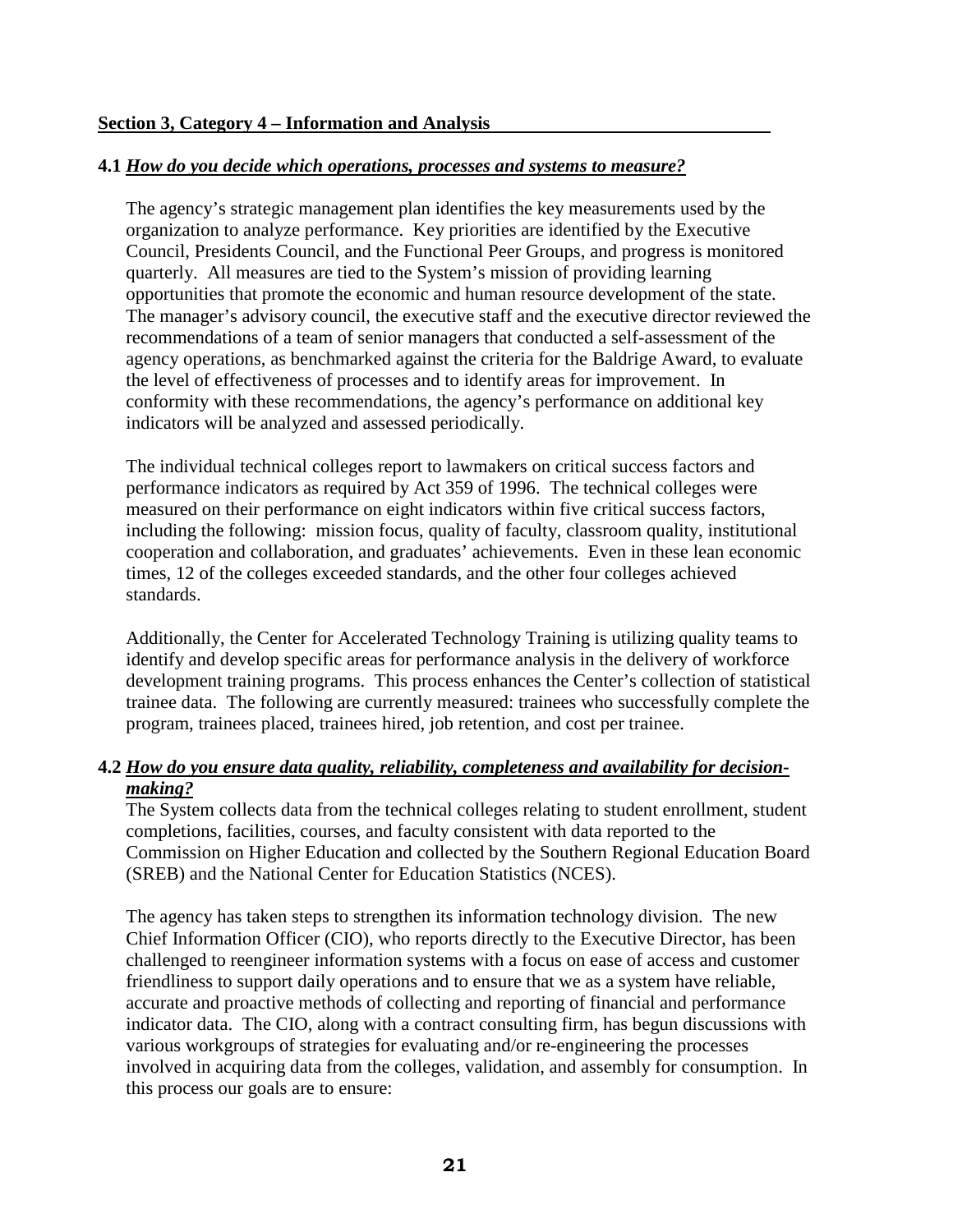- That we understand the current processes, especially the parts of those processes that appear to require repeated effort or break repeatedly.

- That we distinguish between business process issues and technology issues.

First, we will gain a clear and concise picture of the system's business needs and desired outcomes from the perspective of executives and key business managers, irrespective of the technologies involved. Then we will compare current processes with desired ones, identify points of breakage, and determine which points can be remedied with technology improvements and which must be remedied with procedural or other changes.

 Key processes and indicators that are to be tracked are identified by key business managers (MAC council), and then authenticated by the Executive Council. Measured processes contribute toward the mission of the agency. May be mission-critical. This is achieved through well-documented business rules and data dictionaries. Services offered by the Information Technology staff are driven to achieve end-user satisfaction. System office staff directs their efforts toward desired output reflecting both accuracy and efficiency. Accomplishment of these measures assures us that staff and consumer needs related to the agency mission were met.

## **4.3** *How do you use data/information analysis to provide effective support for decision making?*

 Data collected from the technical colleges is used in staff analyses of institutional and technical college system issues and provides the basis for determination of funding needs of the technical colleges. The ongoing monitoring by the Center for Accelerated Technology Training assists in evaluation of services to industry.

## **4.4** *How do you select and use comparative data and information?*

 The agency uses SREB and NCES data in analyses for comparability to other two-year public higher education institutions in the southern region and the nation. Information gathered in analyzing performance is useful in spotlighting strengths and weaknesses and is used to update the strategic plan. The agency is also in the process of designing and implementing a comprehensive data collection and reporting system for decision support on an enterprise level. Business processes are being identified by key stakeholders and indicators to track each of these processes are then identified. Data that is needed to feed queries to track indicators is then identified on the local level.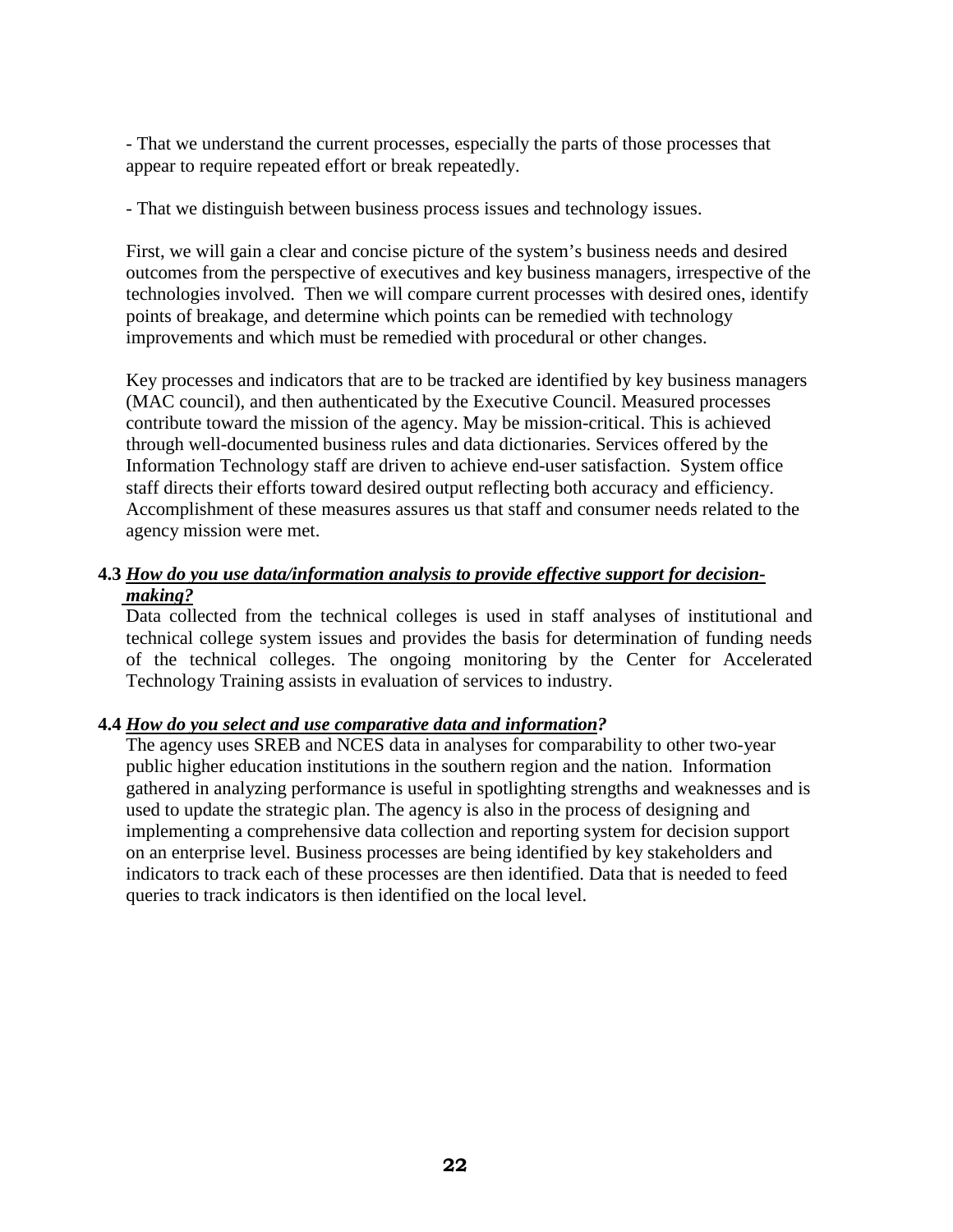#### **Section 3, Category 5 – Human Resources**

The mission of Human Resource Services is, in partnership with our customers, to provide the highest quality consultative, facilitative and innovative leadership to the human resources functions of the SC Technical College System. Human Resource Services is responsible for the overall direction of human resource management programs through the development, implementation and coordination of State Board policies and procedures. HR provides guidance and counsel to managers at the technical colleges and the System Office to assure compliance with all applicable state and federal guidelines and adherence to sound human resource management principles. The office also develops and coordinates programs designed to facilitate improved quality services and processes at the System Office, to encourage employee involvement in decision-making, and to inject quality principles into the System's human resource management policies and procedures.

## *5.1 How do you and your managers/supervisors encourage and motivate employees (formally and/or informally) to develop and utilize their full potential?*

Managers/Supervisors employ a variety of options to encourage and motivate employees to achieve their full potential. These include:

- Providing tuition assistance to employees seeking job related educational/training opportunities;
- Affording employees the opportunity to exercise flexible work schedules;
- Placing value on employee performance by maximizing available dollars to award performance increases;
- Awarding bonuses, based on available funding, to recognize significant employee contributions/efforts;
- Using the Employee Performance Management System to recognize employee performance and to identify areas for improvement to assist the employees in maximizing their value to the organization;
- Recognizing employees who pursue professional development opportunities designed to improve work processes through the Cathy B. Novinger Professional Development Award;
- System Office social and planning group meetings to enhance motivation;
- Promoting from within where possible;
- Encouraging professional development of employees through the establishment annual individual professional development plans;
- Awarding an Associate of the Year Award for an outstanding associate who has established a reputation of doing an outstanding job (unselfishly helping others and making a difference) when performing routine day-to-day work activities; and
- Recognition of all System Office associate birthdays by a personal card from the Executive Director, Associates Advisory Committee e-mail communications wishing a happy birthday and monthly posting of birthdays on System Office bulletin boards.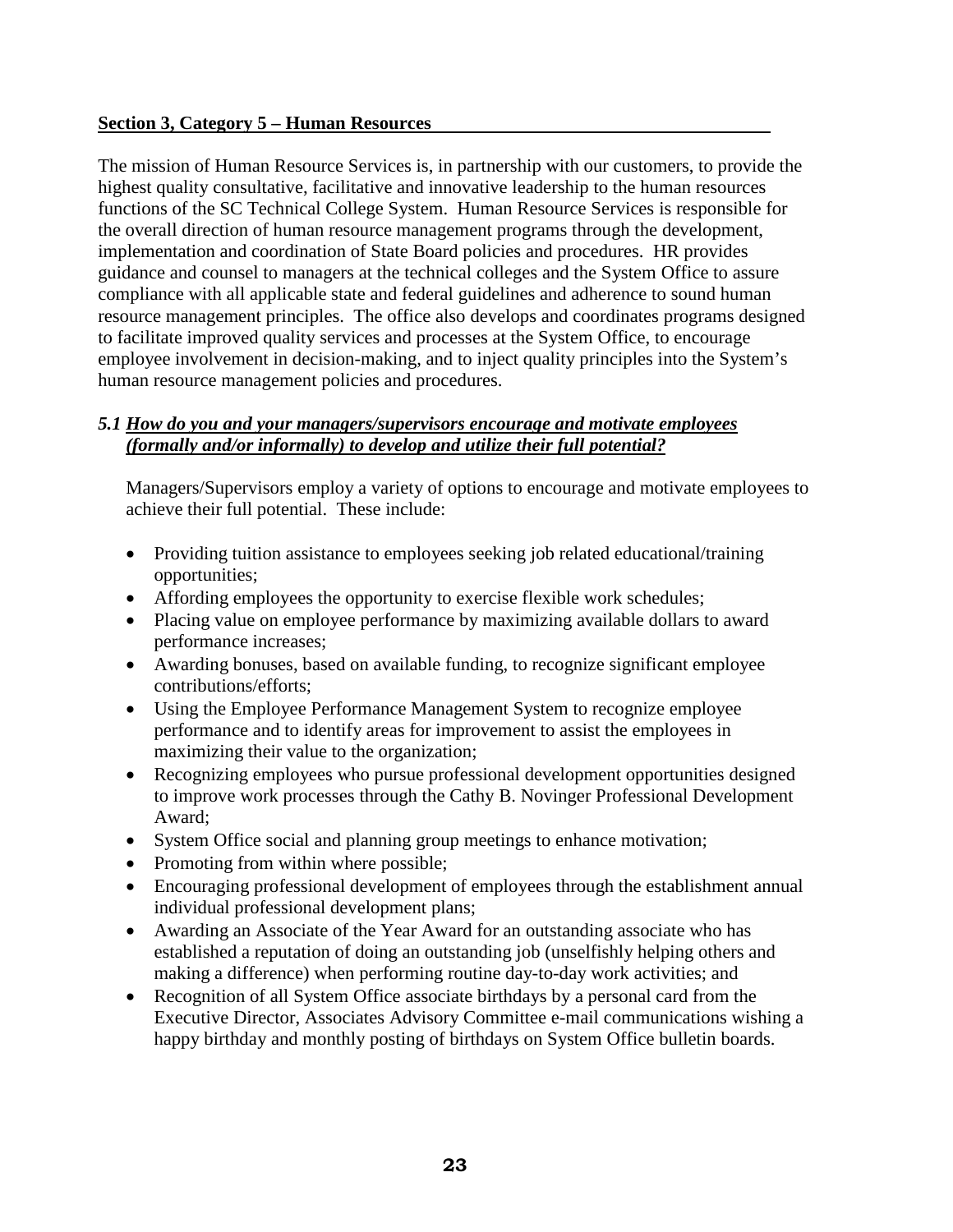## *5.2 How do you identify and address key developmental and training needs, including job skills training, performance excellence training, diversity training, management/leadership development, new orientation and safety training.*

The System Office recognizes the need for training and development of its employees and the value employees add to organizational growth and productivity. Training needs are continually identified through supervisory recognition, employee requests, and informal needs assessments. The assessment of information gather serves as the basis for the development of a semi-annual Human Resource Services' training calendar.

An Employee Development Plan has been developed to provide the foundation for continuous training and development and addresses the organizational as well as the personal needs of employees. The purpose of the Employee Development Plan is designed to serve as a management tool for promoting, developing, managing, and enhancing employee performance by empowering employees to reach their full potential. It further serves as the foundation for implementing the Human Resource Focus of the Baldrige Criteria by aligning training and development initiatives with agency objectives in an effort to build and maintain a work environment and an employee support climate conducive to performance excellence in organizational practices. The employee development plan introduces the concept of individual development plans for all associates. The individual development plan serves as a management tool in individual career development. The purpose of the individual development plan is to assist in plotting a path to improve knowledge and skill competencies and build experience that will be used to benefit the individual as well as the organization.

The System Office encourages employee involvement in such Leadership Development activities as a Graduate Certificate in Higher Education Leadership, Leadership Institute-SC Technical College System, and other statewide leadership programs.

# *5.3 How does your employee performance management system, including feedback to and from employees, support high performance?*

Managers/Supervisors are encouraged to use the Employee Performance Management System as a tool in establishing clear performance expectations for employees. This system allows managers and supervisors to agree upon meaningful objectives that directly benefit the employee and the organization. Employees are encouraged during the planning stage, as well as in EPMS conferences, to identify and seek higher levels of performance. The EPMS is effectively managed by the agency as evidenced by minimal "meets by default" ratings being reported annually.

All System Office associates are encouraged to link at least one objective on the EPMS planning stage to the goals and objectives of the Annual Business plan. This not only encourages participation, but more clearly defines how each employee, in the scope of his or her responsibilities contribute to the achievement of the agency mission. Additionally,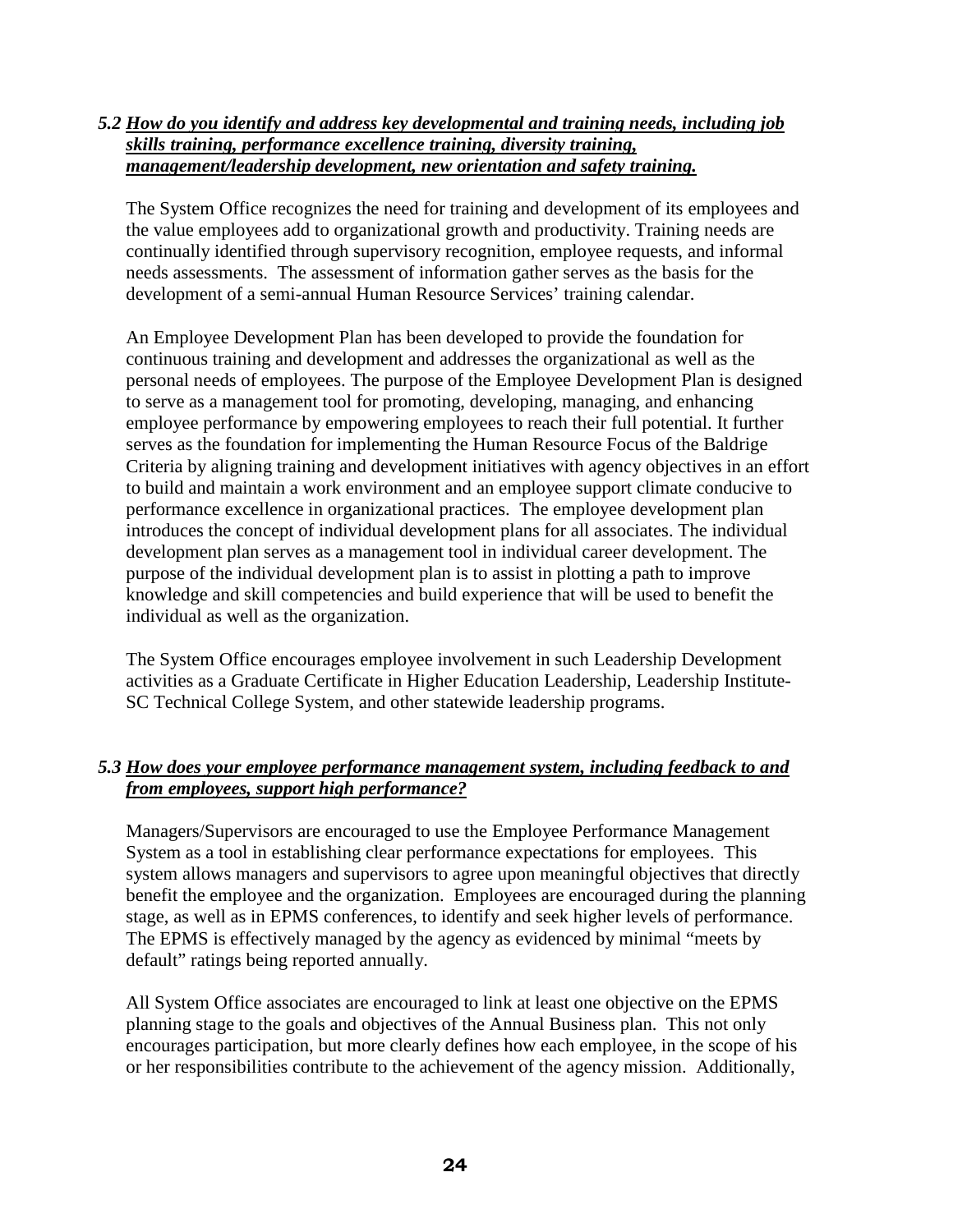increased knowledge and productivity is supported through *the* establishment of individual training plans at the time of developing the employee's EPMS planning stage.

Additionally, training sessions on "Understanding the Employee Performance Management System" are periodically offered for System Office associates. The training sessions were designed to define the supervisor's and the employee's role and responsibilities in the performance management process, teach critical skills needed in the preparation and completion of the planning stage and the EPMS document, as well as identify the three stages of the performance management process.

# *5.4 What formal and/or informal assessment methods and measures do you use to determine employee well being, satisfaction and motivation?*

The System Office uses both formal and informal methods to determine employee well being, satisfaction and motivation. An Associates Advisory Committee, representative of a diverse group of employees, facilitates and encourages communication of employee needs, concerns, and suggestions for System Office improvements to the Executive Director and Executive Council. The Associates Advisory Committee sponsors semi-annual "All Associates Retreats" which are held off site. The retreats are designed to promote employee well being and satisfaction. Human Resource Services is in the process of conducting a survey focusing on customer satisfaction dealing with many aspects of their work and work environment.

The System Office also encourages an active employee suggestion program. The Executive Council reviews all suggestions at Executive Council meetings, and responds to each employee suggestion.

In recognition of Public Service Recognition week and the value that employees add to the organization, the System Office observes a number of activities. These included: 1) the observance of a business casual dress code for the week, 2) a continental breakfast social, 3) a cookout luncheon with team building activities, and 4) as a small token of appreciation, each associate was presented with a Letter of Appreciation and a writing pen with the SC Technical College System's logo.

A pre-retirement seminar was hosted by Human Resource Services, in an effort to assist employees in all that needs to be accomplished in preparing for the future. The day long event included topics on deferred compensation, investing, estate planning, etc.

## *5.5 How do you maintain a safe and healthy work environment?*

Employee participation in State sponsored wellness activities is encouraged. The State Health Plan "Prevention Partners" promotes healthier lifestyles by providing health screenings and workshops, a Spring Fitness Walk, and Poster Board Educational Health Updates which are made available to employees. Human Resource Services is in the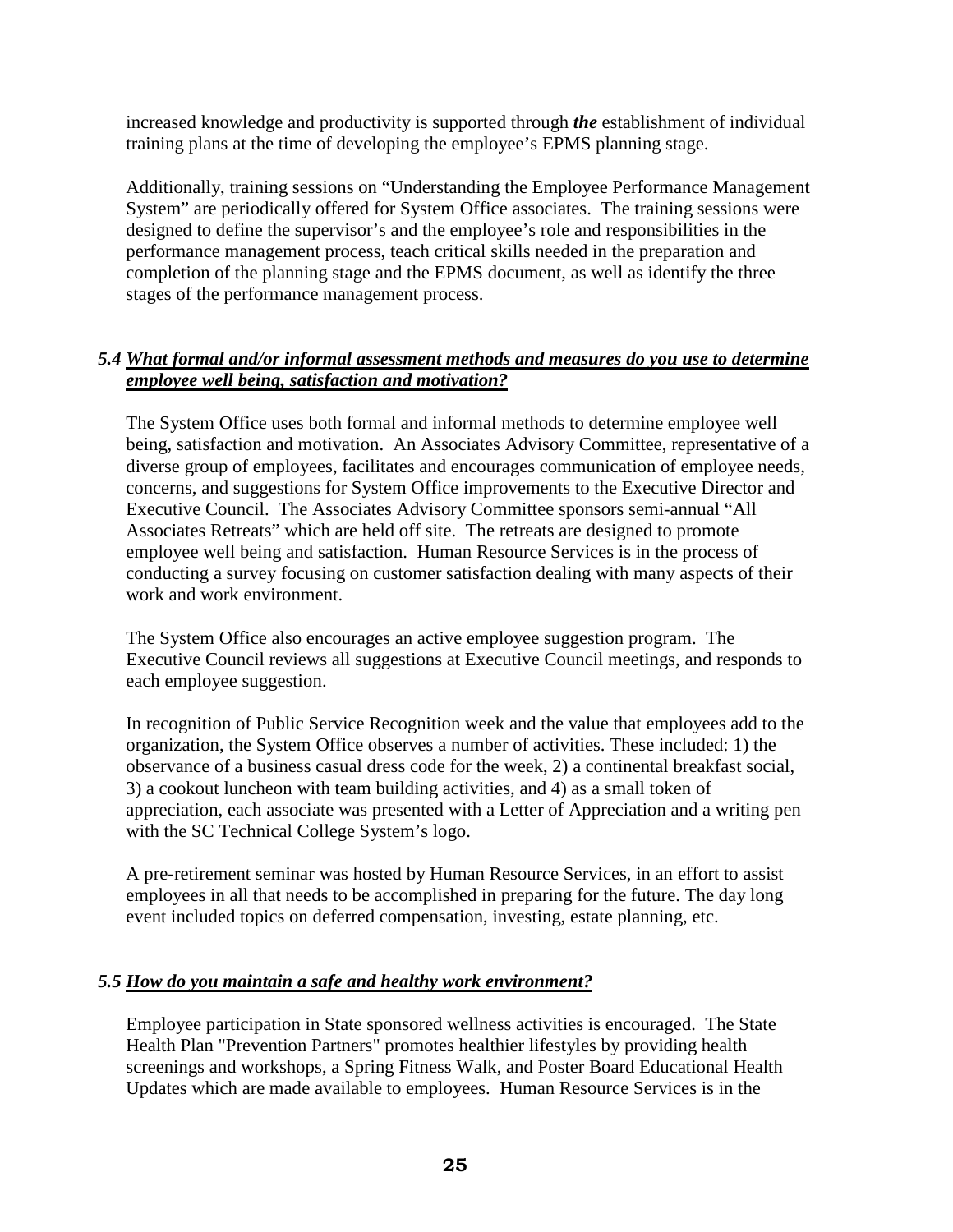process of developing a comprehensive Wellness Program designed to target many health awareness and fitness activities for System Office associates.

The agency contracts with an EAP provider, REACH Employee Assistance Program, to assist the agency and the employees with a broad scope of professional and confidential counseling services aimed at prevention, early detection, and skillful early intervention with problems that could adversely impact employees' job performance. The EAP recently provided a workshop on Humor in the Workplace.

Human Resource Services is in the process of developing a comprehensive Safety Program for the System Office to include the establishment of a Safety Team to assess and monitor safety related issues.

As mentioned in section 5.1, employees may choose to arrange flexible work schedules with their supervisors.

#### 5.6 *What is the extent of your involvement in the community?*

Many of the agency's leaders and employees serve on various boards and commissions and donate time to community service organizations. The agency encourages participation in annual community focused activities such as Good Health Appeal, Toys for Tots, Department of Mental Health-Bryan Psychiatric Hospital, Rolling Readers Program, and United Way.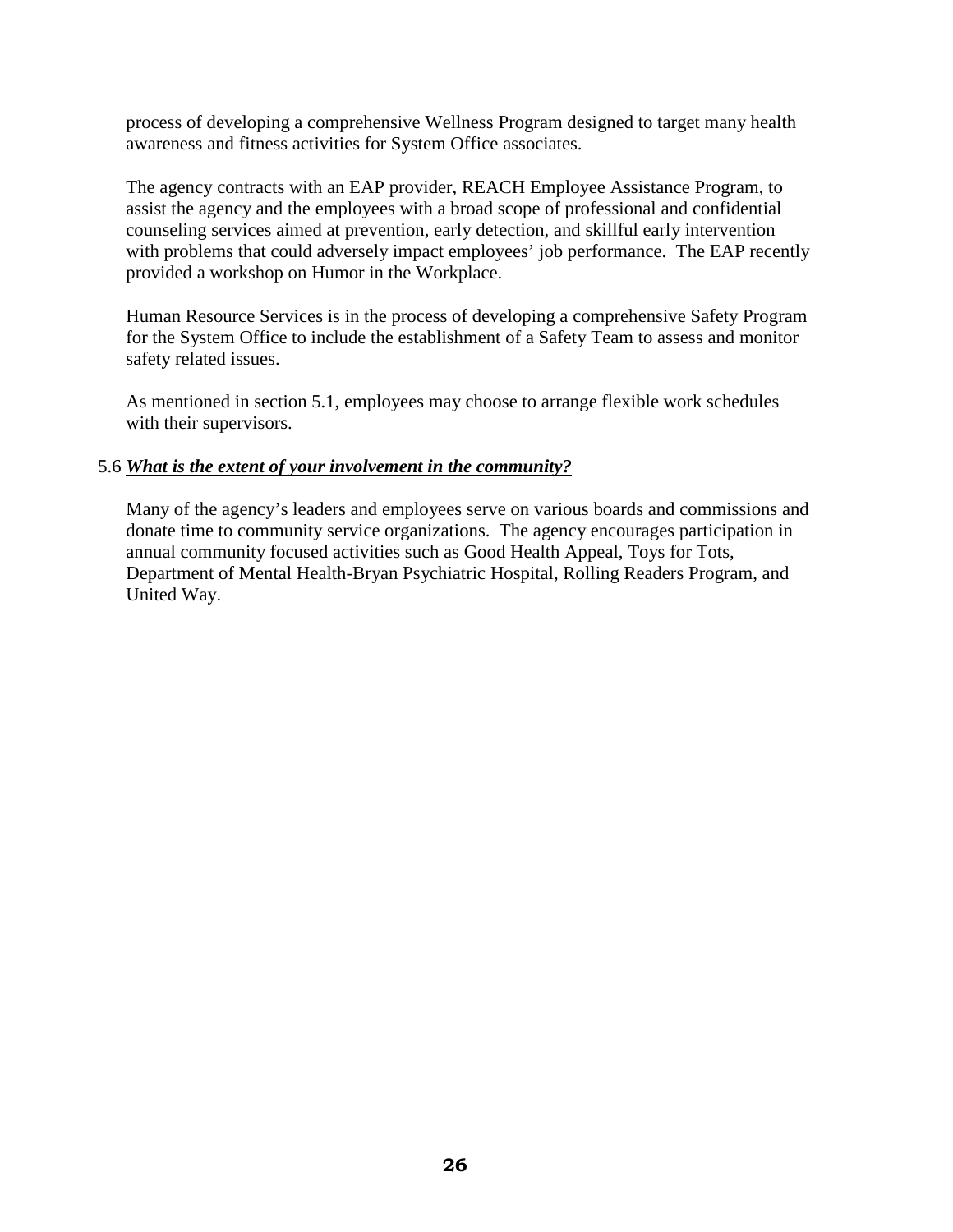#### **Section 3, Category 6 – Process Management**

*6.1 What are your key design and delivery processes for products/services, and how do you incorporate new technology, changing customer and mission-related requirements, into these design and delivery processes and systems?*

The key areas for products/services include human resource services and academic services to the colleges that are coordinated within these respective divisions at the State Office. HR processes and academic process are driven by state requirements for reporting and delivery of service. Additionally, the Center for Accelerated Technology Training has focused extensively on process improvement activities to better focus deliver of workforce training to enhance the System's mission of supporting economic and human resource development in South Carolina.

The System's Center for Accelerated Technology Training (formerly Special Schools) has focused teams on identifying, developing and streamlining processes in key areas of its service delivery: working with prospects, trainee recruitment and training development and delivery.

Working with prospects has entailed realigning the organization to align all marketing related work processes under one senior level manager; reviewing and updating all brochures, presentation materials, presentation systems, etc.; completing an automated system for compiling and reporting info about prospects to improve reporting capabilities and sharing of info statewide; and reviewing/reestablishing/redefining working relationships with DOC.

Trainee recruitment has involved testing/implementing statewide web-based online application process to simplify process for potential trainees. The application will automates data collection and analysis and is expected to reduce the cost of advertising via fewer ads, smaller ads, less frequent ads.

Training Development and Delivery has involved: realigning the organization to support all training delivery related work processes under one senior level manager; realigning the organization to align training delivery execution with Area Directors; building new alliances with technical college continuing education to leverage state's resources while improving delivery and maintaining quality; and working with allies and clients to identify state level priorities (ex. BioTech); and to forecast changes with regard to training development and delivery.

#### *6.2 How does your day-to-day operation of key production/delivery processes ensure meeting key performance requirements?*

As mentioned in Section 1.2, the System Office works within a framework of functional peer groups. The System Office manages the peer group work activities and provides leadership in accomplishing the work plans of the functional peer groups in order to align work product with the System's strategic plan and the technical college presidents' priority initiatives. Ultimately, these plans drive much of the day-to-day operations of the System Office.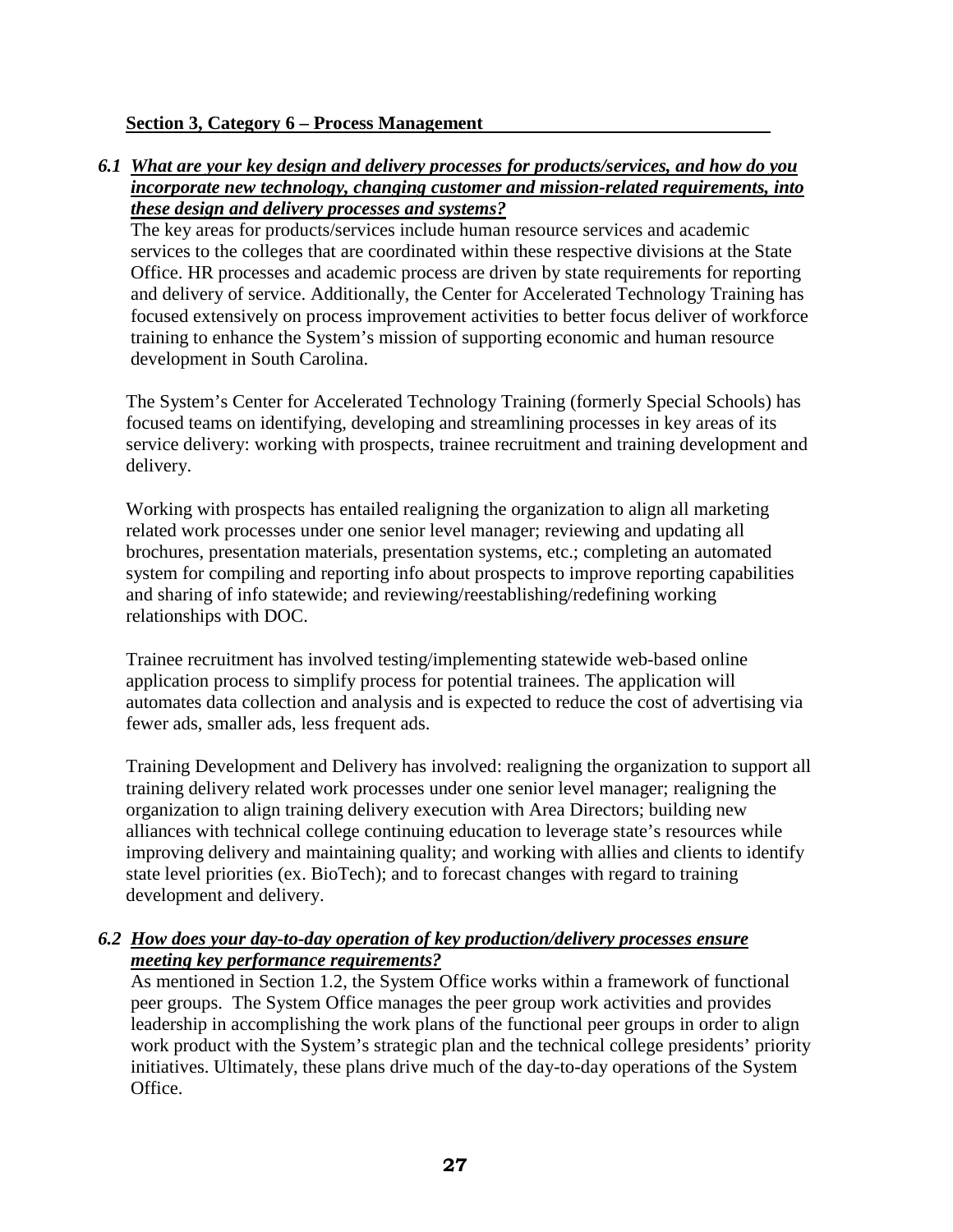Day-to-day operations of the Center for Accelerated Technology Training have been reorganized as a result of the quality process mentioned in section 6.1. CATT's new "fieldcentric" organization is designed to maximize flexibility at the point of delivery while assuring a high level of consistent quality across the state. The ultimate result is structured to better meet performance requirements.

#### *6.3 What are your key support processes, and how do you improve and update these processes to achieve better performance?*

Key support processes for the technical colleges include human resources processes, as described in Category 5, procurement process that include funding management services to the technical colleges and reporting functions with the Commission on Higher Education. IT processes include information management and data retrieval processes that support college and System reporting for Act 359 and other data management functions.

In the area of academics, the System Office conducts an annual audit of degree programs to include current enrollments, graduations rates, and job placement rates. Colleges are asked to respond in writing, and programs that do not meet key performance requirements are subject to be placed on suspension. The System Office has the responsibility of conducting an annual audit on data reported by the colleges to comply with Acts 359 and 255. This annual audit measures the compliance, consistency and accuracy of the reported data.

CATT has acted on support process changes to include: Moved into the new smaller Support Unit facility to improve efficiency and better partner with the technical colleges. The changing role of Support Unit staff includes more out sourcing; greater utilization of work teams, technology and automation; new skills development and training; and cross training. CATT is also investigating new approaches for testing and assessment of trainee recruits. In addition, CATT is working with the System office Information Technology Services office to improve/expand automated applications for: Data/info collection, use, analysis; reporting; planning; evaluation and measurement.

#### *6.4 How do you manage and support your key supplier/contractor/partner interactions and processes to improve performance?*

The System Office maintains close relationships with key suppliers and actively solicits their involvement in improving processes. As an example, the System's Information Technology Services office has implemented a process to work with vendors that provides specific checks and balances, delivery milestones and final documentation to ensure that the agency receives the best product possible from outside sources.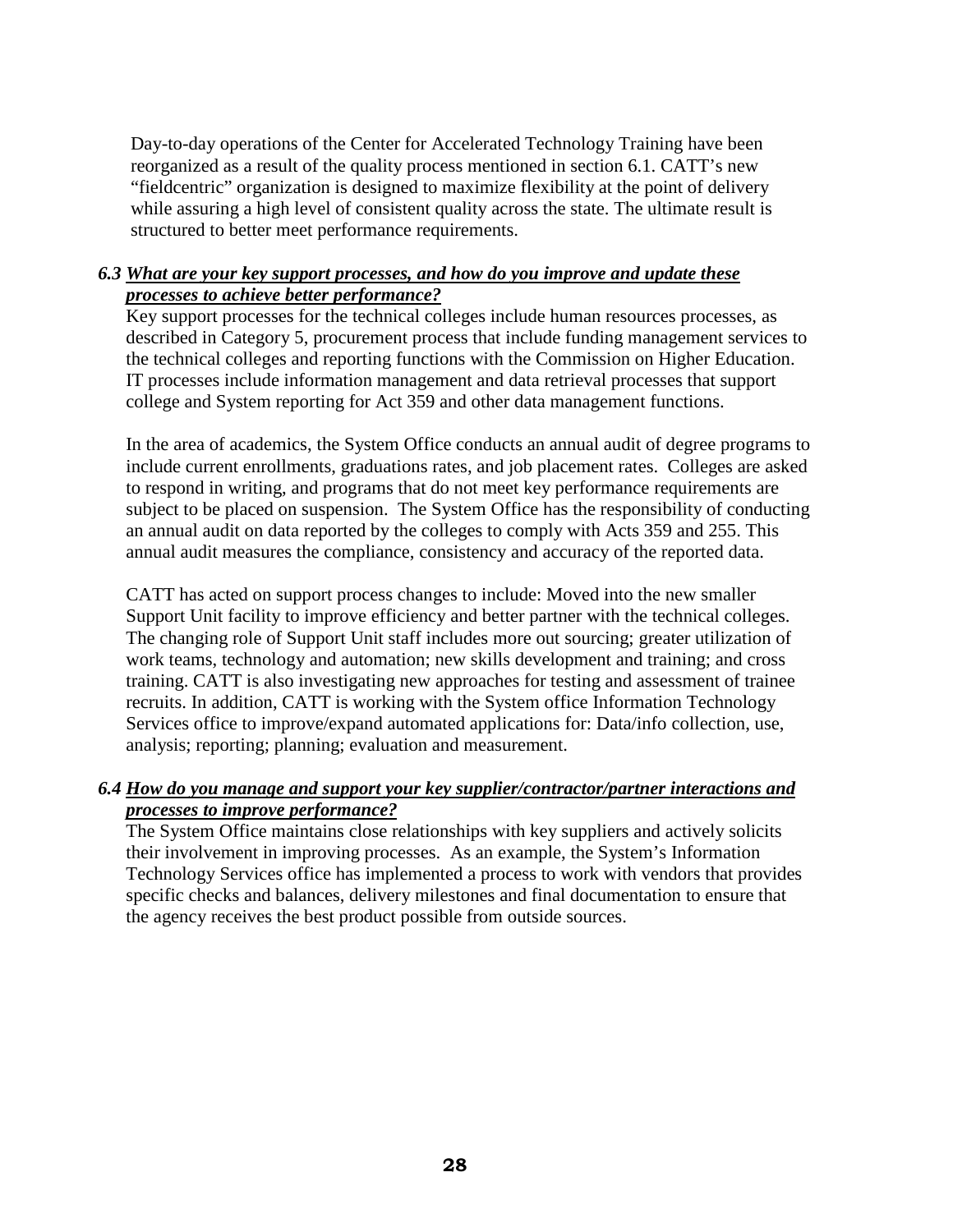## **Workforce Development Training Programs: The Center for Accelerated Technology Training (formerly Tech Special Schools)**

The South Carolina Technical College System's Economic Development Division manages the program. The Center for Accelerated Technology Training offers programs that support the primary mission of the System Office. Other programs are delivered on the college level. The primary goal of the Center for Accelerated Technology Training's pre-employment workforce training program is to promote and support South Carolina's economic development efforts in rural and metropolitan areas of the state.

The Center is charged with development and delivery of high quality, customized preemployment workforce training for new and expanding businesses that are creating new, high paying jobs in South Carolina. This results in providing training opportunities to the citizens of South Carolina so that they can qualify for new, higher paying jobs in all areas of the state.

# *Key Results*:

During FY 2002-2003, the Technical College System's Center for Accelerated Technology Training program achieved the following results:

- Number of projects 93: 50 new, 43 expanding;
- Total trainees for new and expanding businesses  $-5,072$ ;
- Trainees by sex  $-64\%$  male, 36% female
- Trainees by race 42% African American, 50% White, 5% other, 3% no answer
- Total trainees since  $1961 223.091$



# *Plants Served by the Center for Accelerated Technology Training*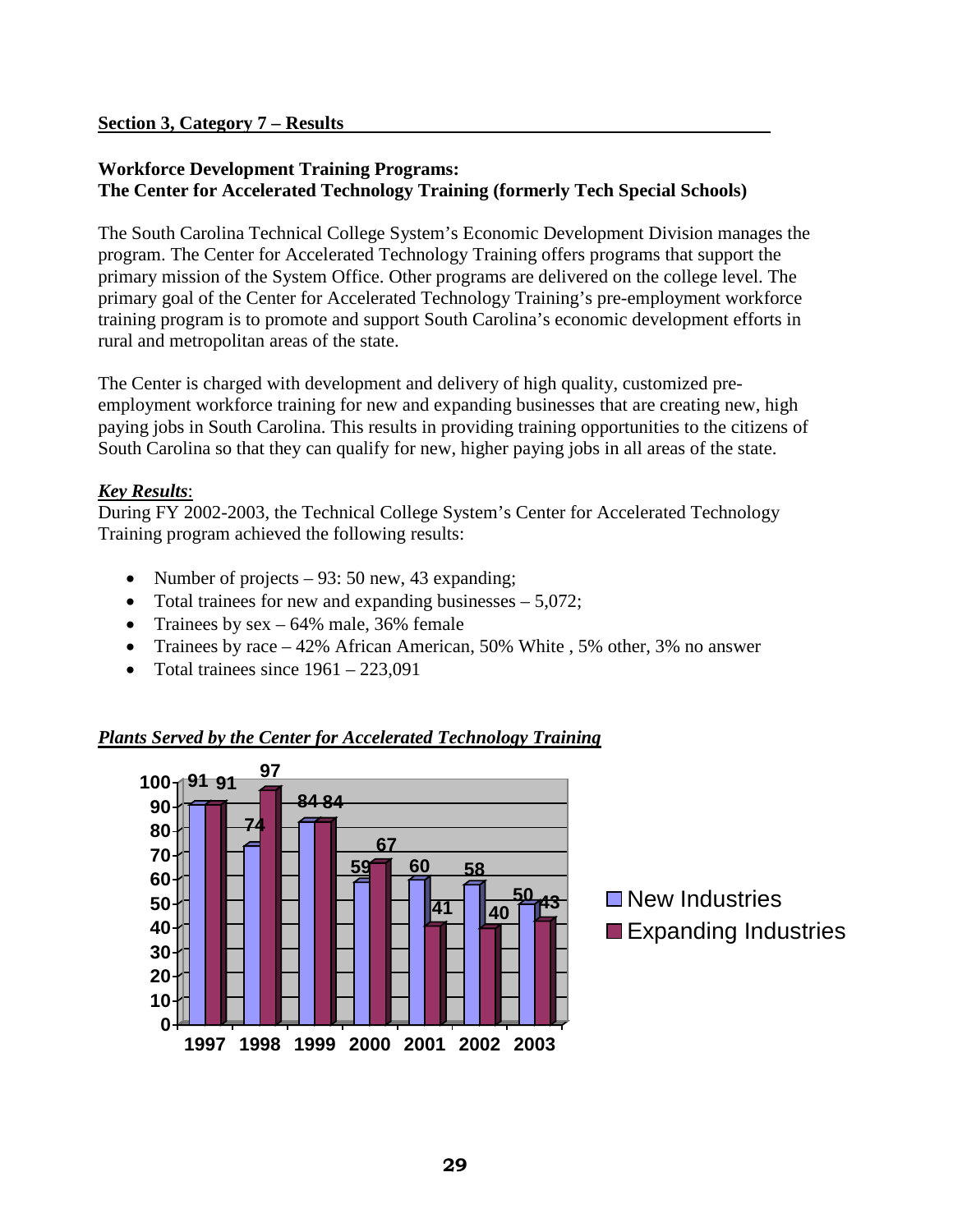

# *Number of People Trained by the Center for Accelerated Technology Training*



## **CATT Company Evaluations Summary**

- CATT was rated as above average to excellent on all evaluation questions related to deliverables. A positive trend in the average ratings for all evaluation questions related to CATT deliverables was established
- Seventy-five percent (33 of 44) of new companies responding to the evaluation indicated that CATT training played a significant role in their decision to create new jobs in South Carolina. One additional company indicated that CATT training was the determining factor.
- Fifty percent (26 of 52) of expanding companies responding to the evaluation indicated that CATT training played a significant role in their decision to create new jobs in the state.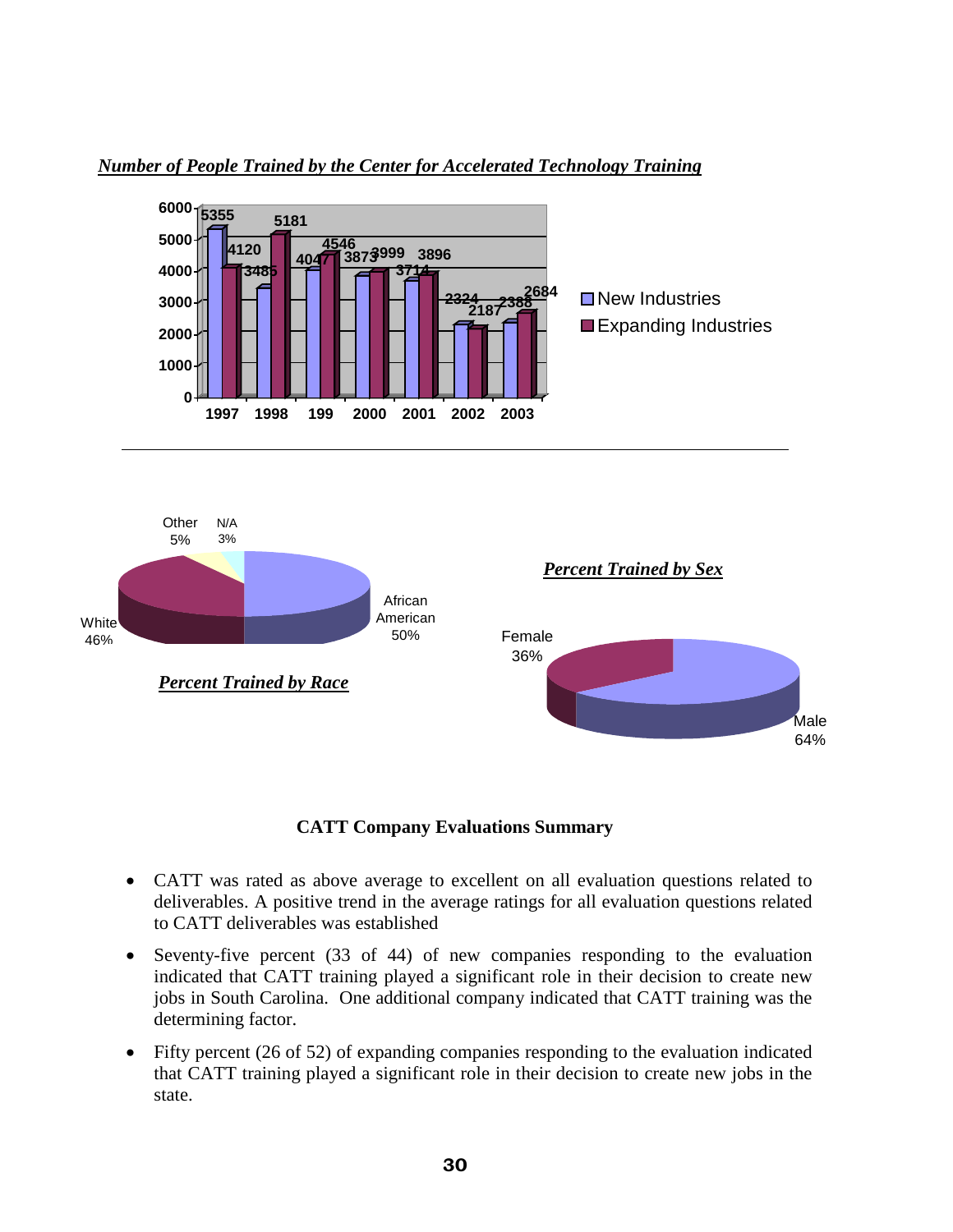## **Evaluation Question :**

"We would like to know the extent to which the availability of CATT training was a factor in your company's decision to create new jobs in South Carolina. Circle or mark one of the following."

From 33 replies, 7/1/02 through 6/30/03

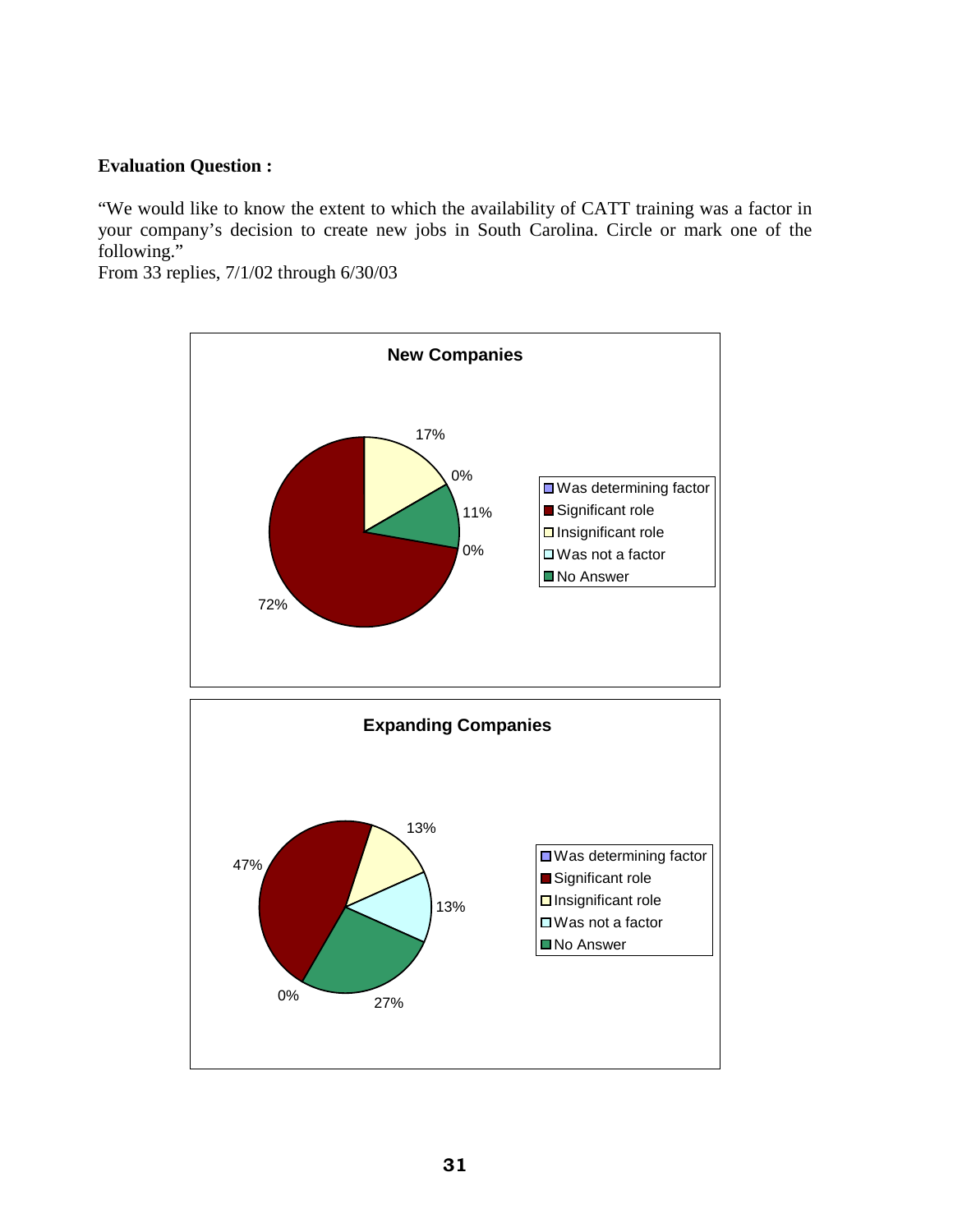# **CATT customer survey: average response to questions 1-6\***

| How effective were we at providing clear and accurate information about the CATT<br>training Programs that were available to your company?      | 3.74 |
|-------------------------------------------------------------------------------------------------------------------------------------------------|------|
| How effective were we at customizing a curriculum that was appropriate to your<br>company's training need?                                      | 3.65 |
| How effective were we at producing/providing instructional materials that were<br>appropriate to your company's training needs?                 | 3.46 |
| How effective were we at assuring the availability of appropriately equipped facilities<br>in which to conduct your company's training program? | 3.75 |
| How effective was the recruiting process at meeting your company's needs?                                                                       | 3.54 |
| How effective were we at facilitating/conducting the instruction component in<br>your company's CATT training program?                          | 3.68 |

\*On a scale of 0-4